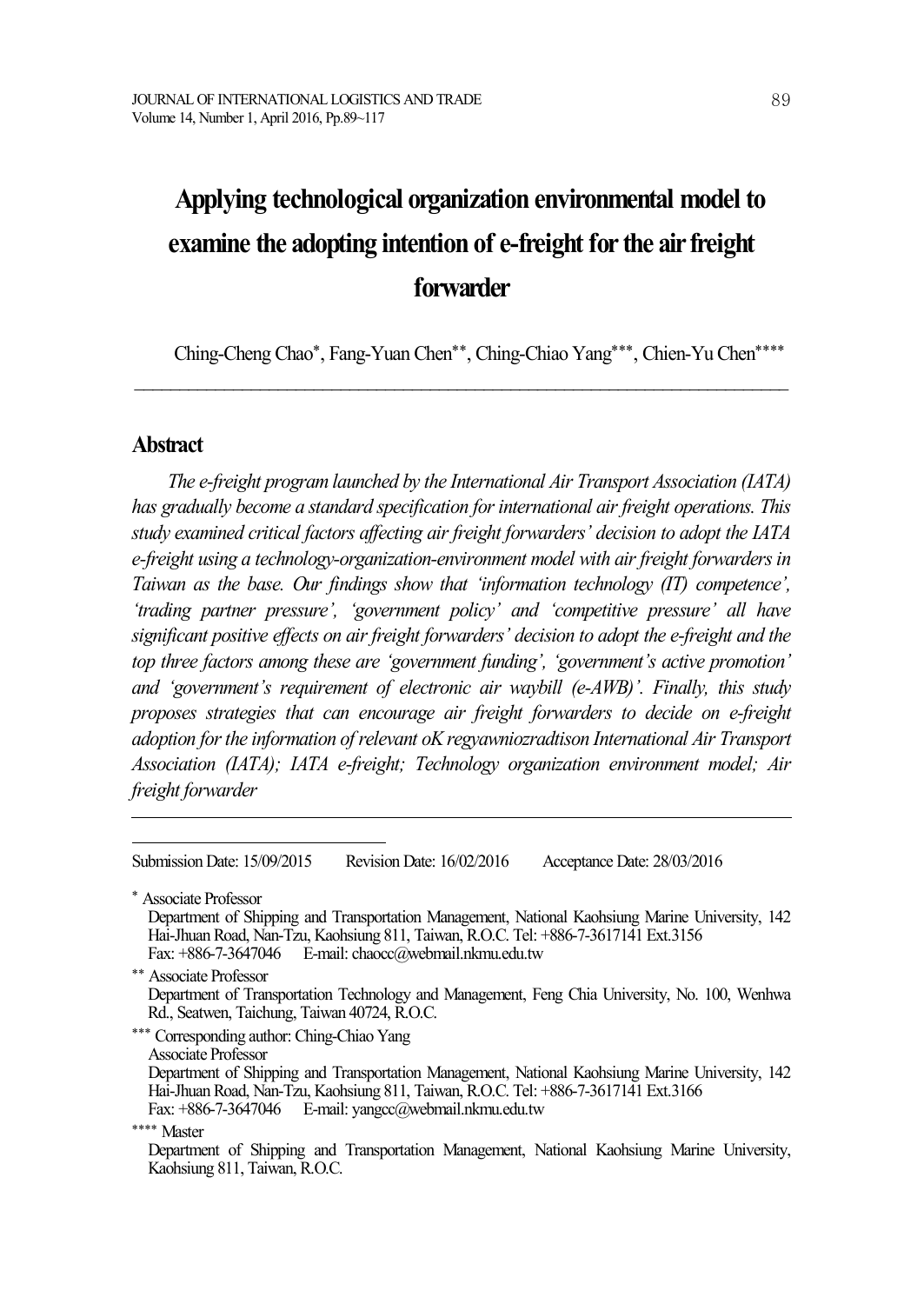## **1. Introduction**

With rapid development in technology and frequent appearance of new electronic products on the market, the past decade has witnessed tremendous growth in international air cargo transport through closely connected global supply chains. According to the Boeing World Air Cargo Forecast (Boeing, 2012), global air cargo traffic will expand at an average annual growth rate of 5.2% over the next two decades. International air cargo is an operation-intensive industry involving many participants and different specific operations. The participants include shippers, air freight forwarders,

customs brokers, cargo terminal operators, ground handling operators, and airlines. Air freight forwarders play an important role in air cargo transport activities, and are extremely important to most airlines. Many airlines even market their air freight services only through air freight forwarders, viewing them as their major customers and the main source of freight demand. Hence, the operations of air freight forwarders have a significant effect on the entire air cargo market.

Air freight forwarding encompasses various services for transport, transit, warehousing, distribution and insurance of goods consigned by cargo owners or shippers and protects shipper interests on behalf of shippers while coordinating with airlines to deliver consigned goods to their final destinations. Because of its intermediary nature in cargo transport, it is sometimes called international freight transport agency. The scope of the air freight forwarding business mainly includes export/import/transit freight transport and currently also extends to customs brokerage and inland transport. Main businesses include cargo consolidation, i.e. assembling shipments consigned by different shippers and forward them together to airlines, and/or distributing import shipments delivered by airlines to their respective consignees. The main sources of income for air freight forwarding are differences between paid and received freight charges, sales commission, high volume discounts and handling chargTehs.e air cargo industry has now widely used information technology to replace traditional operating procedures. International Air Transport Association (IATA) introduced the e-freight concept in its 2004 Simplifying the Business program. to Skyteam Cargo's 2011 report, An Introduction on e-freight, the IATA e-freight project aims to take the paper out of air cargo by creating an electronic air cargo system, which provided for the air cargo supply chain to transfer information and is expected to a standard specification for the industry (Skyteam Cargo, 2011). Many air freight forwarders have now adopted e-freight by building a cloud-based air cargo information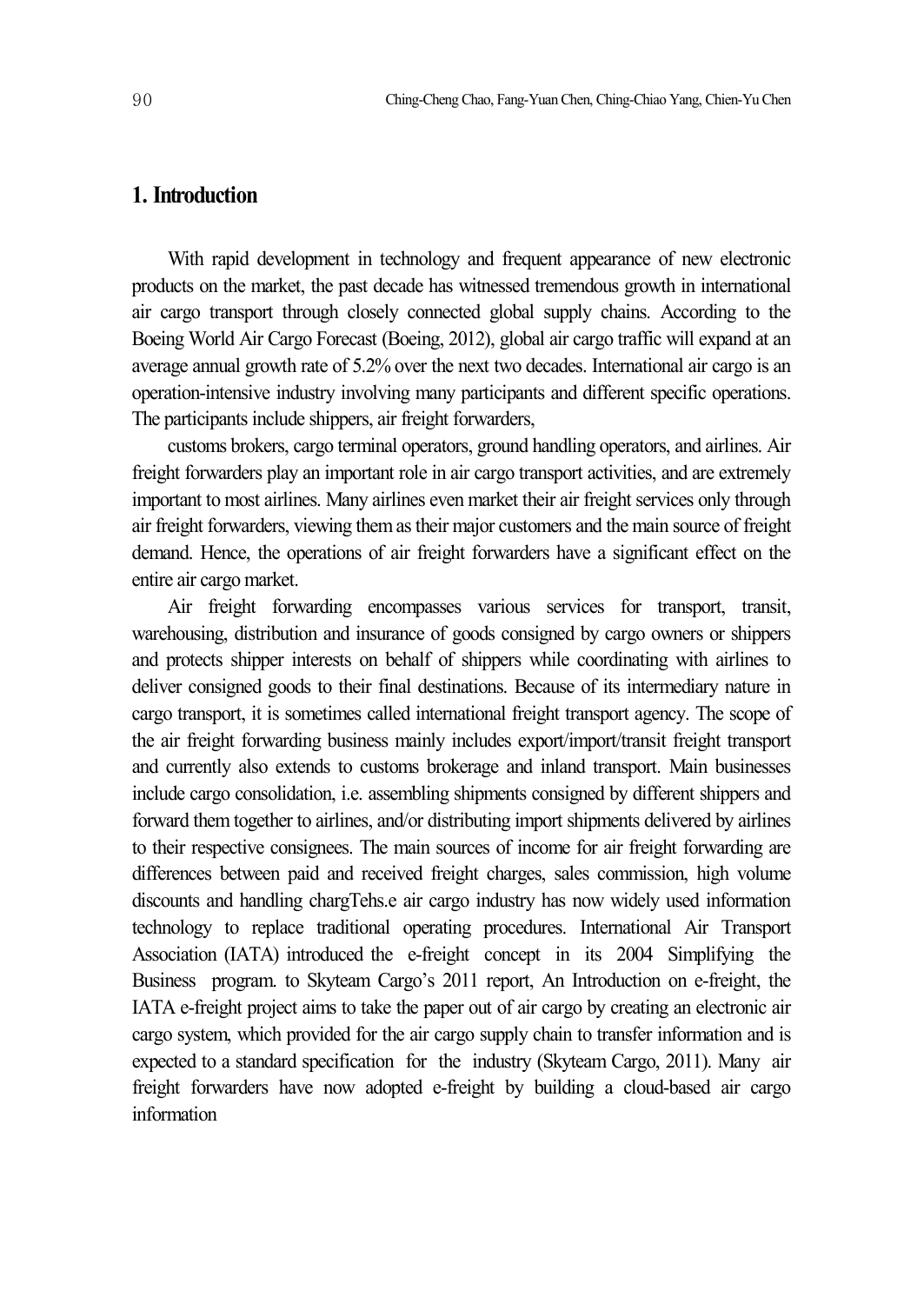system in place of the existing information system to provide the interfacing capability for airway bill transmission. This not only improves efficiency and accuracy of information transfer, but also allows them to fulfil today's corporate social of energy and carbon reduction.

According to the statistics in IATA e-freight fundamentals (2013), the traditional international air cargo operations still remain paper-based. One shipment on average generates more than 30 paper-based documents and information is transferred across those involved in air cargo transport, including consignors/shippers, ground handling agents, carriers, customs and other government agencies. Paper-based as the basic operating model not only significantly increases manual handling time, but is also noncompliant with today's demand of energy and carbon reduction. Details are shown in Fig. 1.



Source: IATA e-freight fundamentals 2013

IATA began to focus on improving the performance of air passenger and cargo transport with information technology in 2000 and actively promoted its Simplifying the Business (StB) program in 2004 with e-freight being one of IATA-StB core projects (and the other three being Bar Coded Boarding Passes(BCBP), Baggage Improvement

Program (BIP) and Fast Travel Program). In December, 2004, IATA Board of Governors (IATA BoG) was authorized to lead a cross-industry project, which aimed to reduce paperwork in aviation operational processes and replace existing processes to create an electronic data exchange environment that the industry and governments can trust, thereby facilitate cargo transport and information transparency. The IATA e-freight program aimed to drive operating procedures that reduce paperwork in air cargo transport by the end of 2010 with an objective across the air cargo industry led by IATA BoG to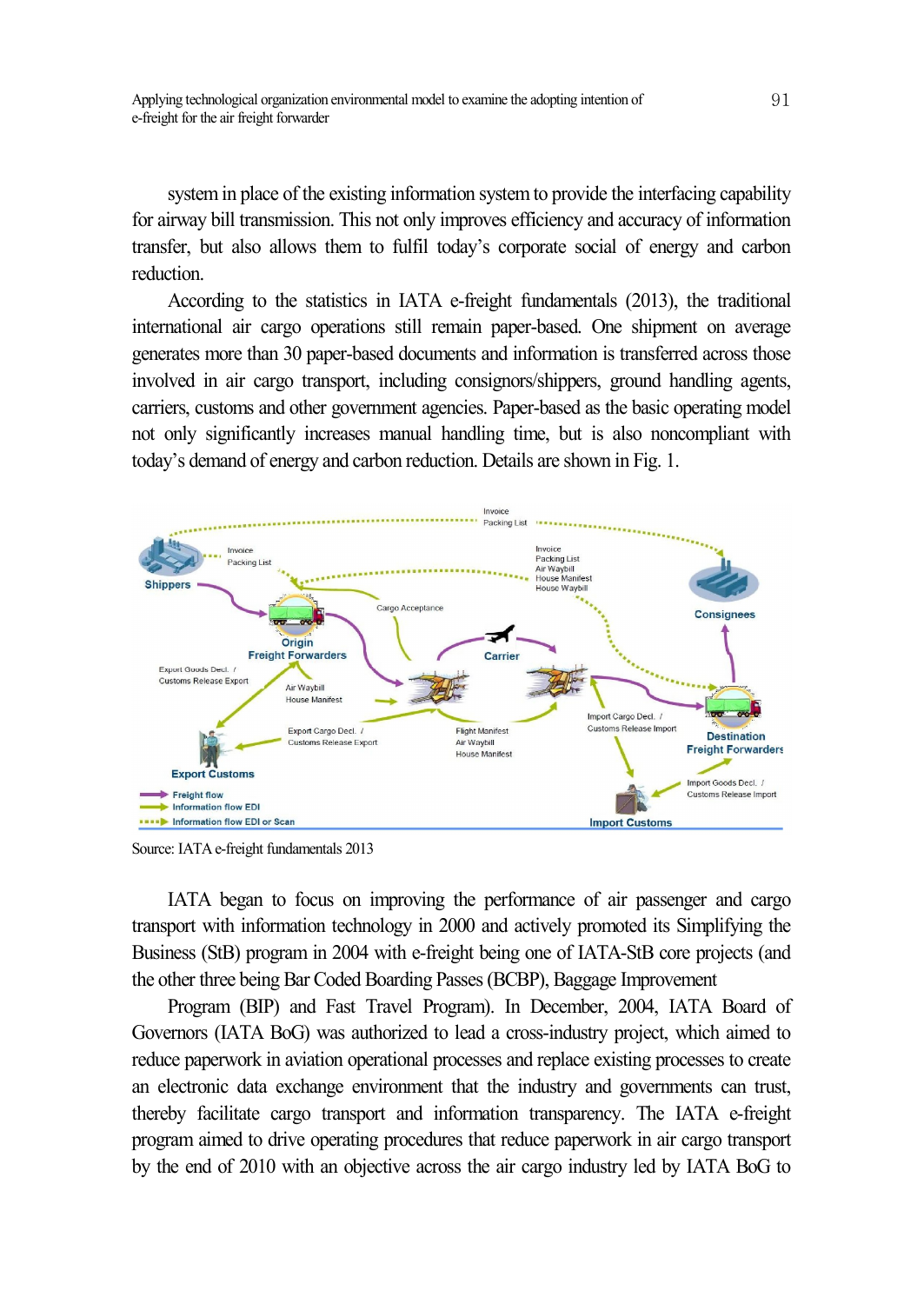build the e-freight competence in the industry and develop actionable IATA e-freight operating procedures in collaboration with the industry's partners and business owners.

IATA initially implemented 16 types of electronic documents by the end of 2009 and increased the number to 20 in 2010. In the IATA e-freight program, e-freight enabled cargo without related documents is considered to be a more practical way of e-freight. In the transfer process for air cargo transport, no single paper-based document is sent, as shown in Fig. 2.



Source: IATA e-freight Handbook v4.0, 2013

Taiwan's air cargo operators were no exception. China Airlines and EVA Air officially adopted e-freight in November, 2009 and became e-freight airlines. Taoyuan International Airport and Kaohsiung International Airport also became airports in the program. However, among freight forwarders, an important part of the supply chain, those who had adopted e-freight remained the minority. Apart from few large ones, very few of the majority of air freight forwarders adopted e-freight. Despite the government's promotional efforts, their effectiveness has so far remained limited.

The technology-organization-environment (TOE) framework introduced by Tornatzky and Fleischer (1990) can affect a company's willingness to introduce new technology initiatives and use new technologies internally. The technological context refers to a company's existing IT competence and use of newly introduced technologies. The organizational context refers to its characteristics as a company, such as attributes like corporate information technology and expertise as well as globalization and top management structure. The environmental context refers to the business environment it faces, including the industries it addresses, competitors and government policies. Orlikowski (2000) suggested that the purpose of an IT system is to improve an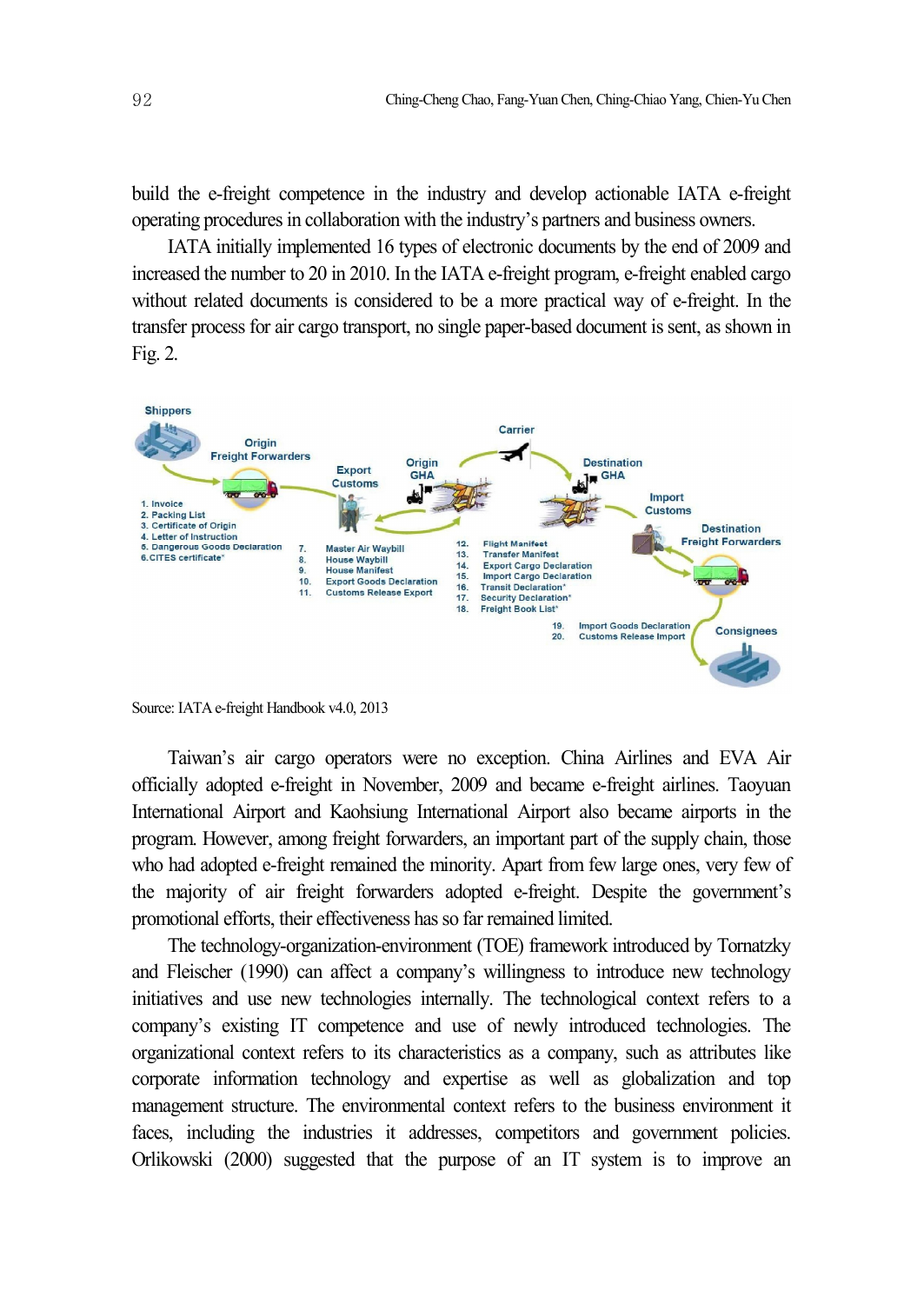organization's performance in internal operations and external competitiveness while the corporate culture and strategies in the organization's structure can both affect the adoption, introduction and integration of the IT system itself. Many studies have used the TOE framework to examine how corporate organizations introduced cross-organizational projects (Zhu et al., 2006; Zhang et al., 2007; Li et al., 2010; Wang et al., 2010; Chong and Chan, 2012; Lian et al., 2013; Lin, 2013). Table 1 outlines previous researches on the TOE framework, showing how the introduction of different information technologies was affected by different factors. This study uses Taiwan's air freight forwarders as the base and cites the TOE model to investigate from their perspective what critical factors affect their participation in the e-freight program and introduction of cloud-based air cargo information systems and provide suggestions on management for businesses and government support agencies.

## **Table 1.**

|  |  |  | Research on the technology-organization-environment framework |  |
|--|--|--|---------------------------------------------------------------|--|
|  |  |  |                                                               |  |
|  |  |  |                                                               |  |
|  |  |  |                                                               |  |

| <b>Researcher</b>      | <b>Research</b><br><b>Topic</b> | <b>Variables</b>                                                                                                                                                                                                            |
|------------------------|---------------------------------|-----------------------------------------------------------------------------------------------------------------------------------------------------------------------------------------------------------------------------|
| Zhu et al. (2006)      | e-commerce                      | Technology: relative advantage, complexity, cost and<br>security Organization: technology competence, corporate<br>size Environment: competitive pressure, trading partner<br>pressure                                      |
| Zhang et al.<br>(2007) | Government IT                   | Technology: IT infrastructures Organization: IT<br>management<br>Environment: e-government, government regulation and<br>promotion                                                                                          |
| Li et al. (2010)       | <b>RFID</b>                     | Technology: complexity, compatibility, cost, relative<br>advantage<br>Organization: corporate size, top management support, IT<br>manpower<br>Environment: customers, suppliers, competitors,<br>governments                |
| Wang et al.<br>(2010)  | <b>RFID</b>                     | Technology: relative advantage, complexity, compatibility<br>Organization: top management support, corporate size, IT<br>competence<br>Environment: competitive pressure, trading partner pressure,<br>information literacy |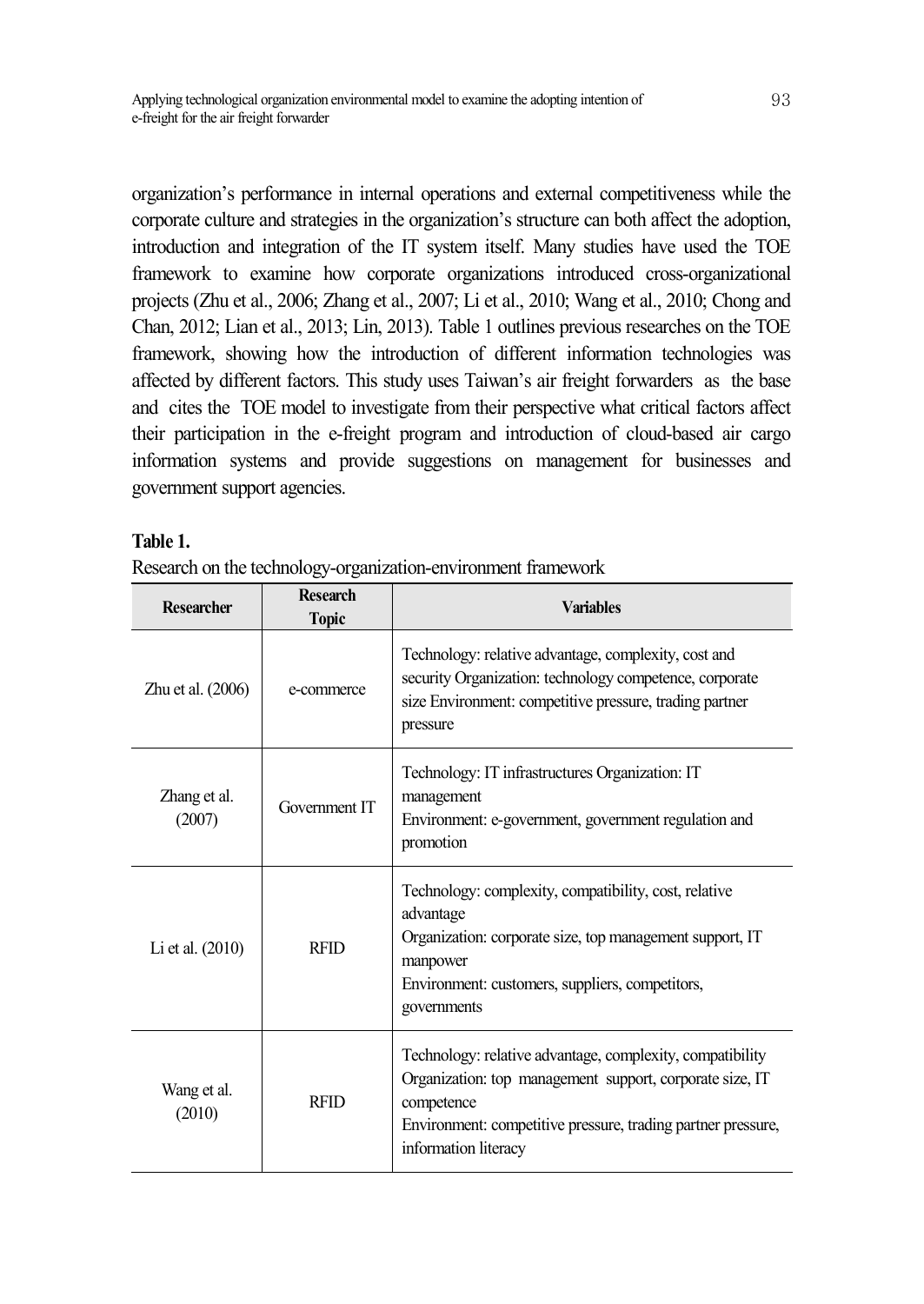| <b>Researcher</b>        | <b>Research</b><br><b>Topic</b>                     | <b>Variables</b>                                                                                                                                                                                                                                                                                   |
|--------------------------|-----------------------------------------------------|----------------------------------------------------------------------------------------------------------------------------------------------------------------------------------------------------------------------------------------------------------------------------------------------------|
| Chong and<br>Chan(2012)  | <b>RFID</b>                                         | Technology: relative advantage, compatibility, complexity,<br>cost, security<br>Organization: top management support, corporate size,<br>financial resources, technology expertise<br>Environment: competitive pressure, foreseeable market<br>trends                                              |
| Ramdani et al.<br>(2013) | Enterprise<br>applications                          | Technology: relative advantage, compatibility, complexity,<br>trialability, observability<br>Organization: top management support, corporate size,<br>organizational readiness, technology expertise Environment:<br>industries, market scope, competitive pressure, external<br>technical support |
| Lian et al $(2013)$      | Cloud technology                                    | Technology: data protectiveness, complexity, compatibility,<br>cost<br>Organization: relative advantage, top management support,<br>adequate resources, benefit<br>Environment: government policy, perceived industry<br>pressure                                                                  |
| Lin (2013)               | Electronic supply<br>chain<br>management<br>systems | Technology: perceived benefit, adoption cost<br>Organization: corporate size, top management support,<br>ability to receive<br>Environment: trading partner influence, competitive pressure                                                                                                        |

## **2. Hypotheses development**

This study cites the TOE framework to examine how the TOE factors affect the e-freight adoption by air freight forwarders in the technological, organizational and environmental contexts.

## *2.1 Technological context*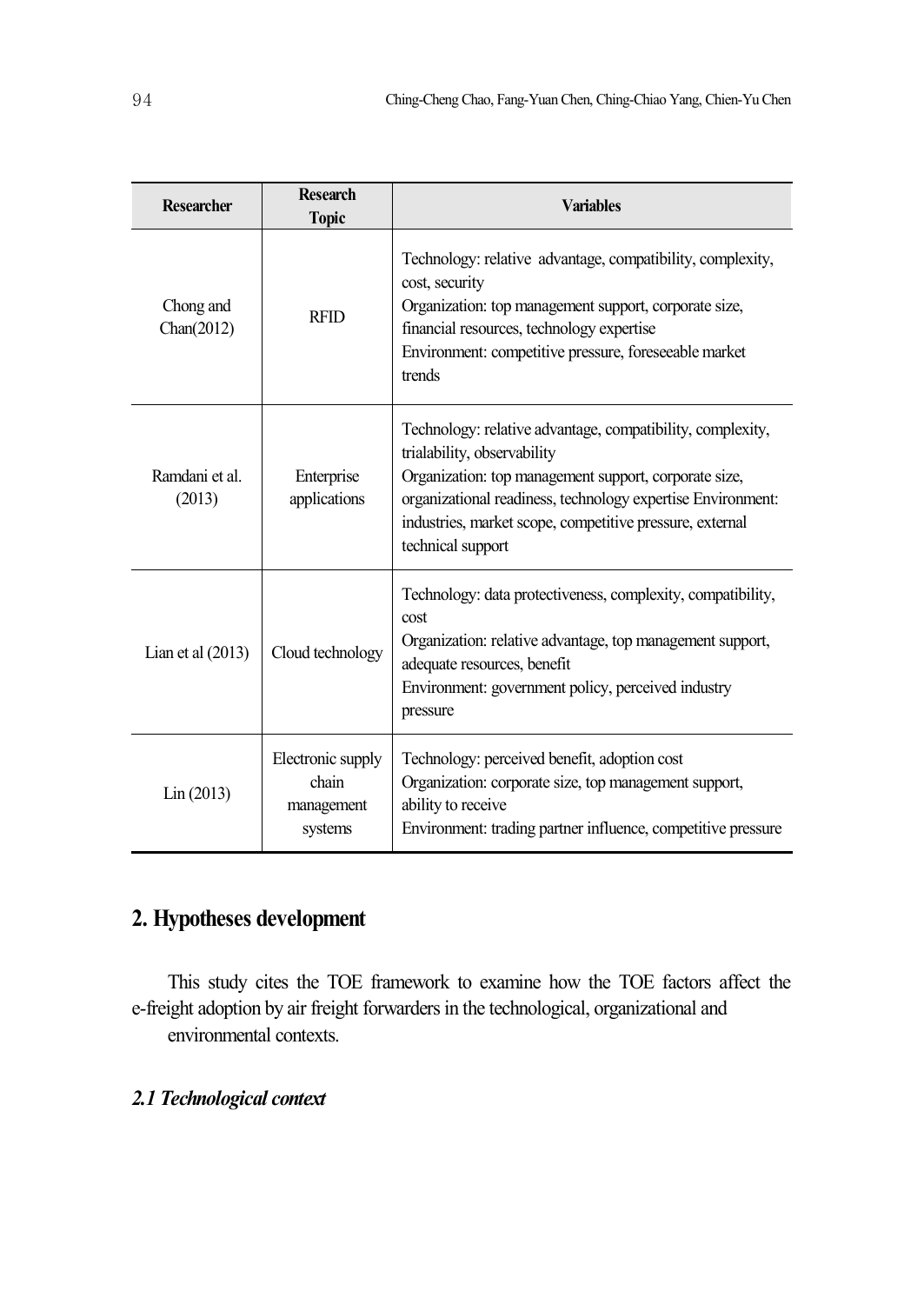#### *2.1.1 Complexity*

In the diffusion of innovation, a theory published by Roger (2003), complexity is defined as the degree to which the innovation is perceived as difficult to understand and use and having a negative effect upon its adoption, whereas Lian et al. (2013) suggested that human interfaces help the adoption of new technologies. The possibility that complex products may slow down or cut short adoption indicates that the ease of learning and use of new technologies has a great impact on adoption. Employees of air freight forwarders have to deal with considerably complex daily activities and have to performservices online, such as standard conversion of house manifests and waybills and trade documents, exchange of data in electronic documents, and cargo status inquiries. For those who have adopted e-freight and introduced cloud-based air cargo information systems, the time and effort required for educating and learning e-freight and associated systems or technologies will be the key considerations for the adoption of e-freight. As mentioned, this study proposes that greater complexity in the adoption of e-freight by air freight forwards will reduce the likelihood of such adoption. Therefore, this study assumes that complexity has a negative effect on the adoption of e-freight and proposes the first hypothesis as follows:

H1: Complexity has a negative effect on the adoption of IATA e-freight.

#### *2.1.2 Security concern*

Hoffman and Novak (1996) pointed out that the three prerequisites, security, anonymity and low transaction cost, have to be met to implement electronic transaction over the internet. Cheng et al. (2006) suggested that users become less inclined to make transactions and payments online when they perceive greater risk, indicating the importance of perceived risk to consumers. Lu et al., (2007), while exploring shipper intention toward the use of internet services provided by shipping companies, discover that security has a significant positive effect on behavioral intention. Yang and Lu (2012) suggested that security is one of the key factors that affect the use of e-commerce and internet services. Yiu et al. (2007) and Gunasekaran and Ngai (2008) both found in their investigations of factors affecting the use of internet banking and the intention toward the use of e-procurement in Hong Kong that perceived risk has a negative effect on intention toward use. Therefore, corporate perception of internet information security is undoubtedly an essential factor for corporate adoption of IT systems. To sum up the above mentioned arguments, this study finds that information security will be a key factor for users to decide whether to adopt e-freight or not. Based on the above analysis, this study suggests that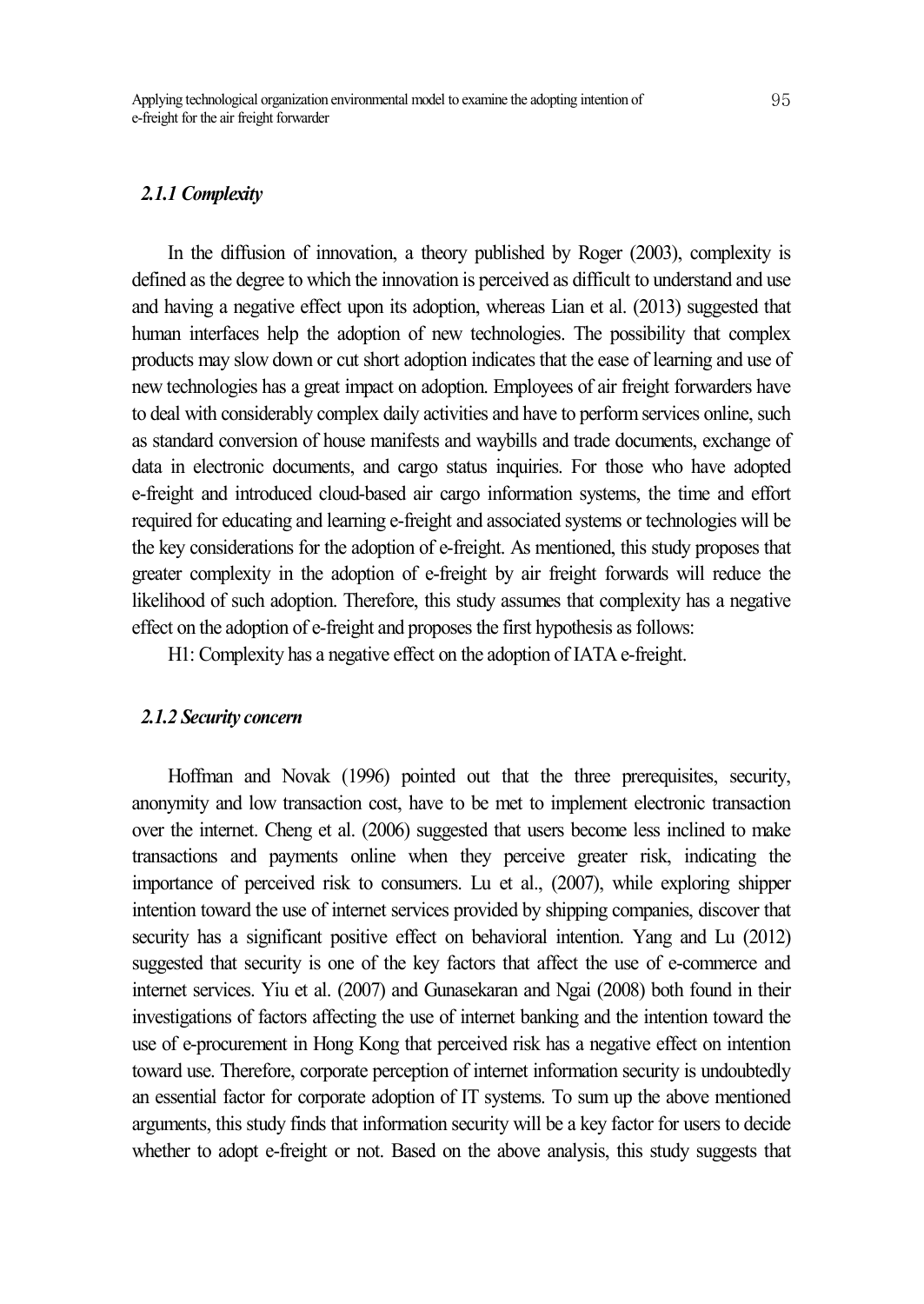security concern has a negative effect on adoption of e-freight and proposes the second hypothesis as follows:

H2: Security concern has a negative effect on the adoption of IATA e-freight.

#### *2.1.3 Adoption cost*

Zhu et al. (2006) reported that the technology cost required for European companies to adopt e-commerce, including those for software and hardware installation and employee education and training, can actually pose obstacles to e-commerce adoption by corporate organizations. Therefore, adoption cost is one of the key factors that affect adoption of new information technologies. Wei et al. (2009) argued that adoption cost is one of the key factors that affect the development of e-commerce. Dai and Palvia (2008) found in their investigation of consumer intention toward the use of mobile commerce in China and USA that the cost factor has a significant impact on Chinese consumers, but does not affect American consumer intention toward the use of mobile commerce. Yang and Lu (2012) included adoption cost as one of the key factors that affect the intention toward use in their examination of the intention toward the use of port logistics information systems and define it as unable to achieve the expected benefit when the gain from the investment cannot be greater than the investment cost, resulting in that higher adoption cost lowers the intention toward use, indicating that adoption cost has a negative effect on the intention toward use. Lin (2013) examined how excessive adoption cost affects the adoption of electronic supply chain management systems by Taiwanese companies. To sum up the above mentioned arguments, this study finds that adoption cost will be a key factor for air freight forwarders to decide whether to adopt e-freight. This study hence suggests that adoption cost has a negative effect on the adoption of e-freight by air freight forwarders and proposes the third hypothesis as follows:

H3: Adoption cost has a negative effect on the adoption of IATA e-freight.

## *2.2 Organizational context*

#### 2.2.1 Top management support

Past studies showed that top management support has become one of the keys to project success (Caldeira and Ward 2002; Srinivasan et al., 2002; Parolia et al., 2007; Kim and Lee, 2008; Ifinedo2008; Yang and Lu, 2012). Caldeira and Ward (2002) suggested that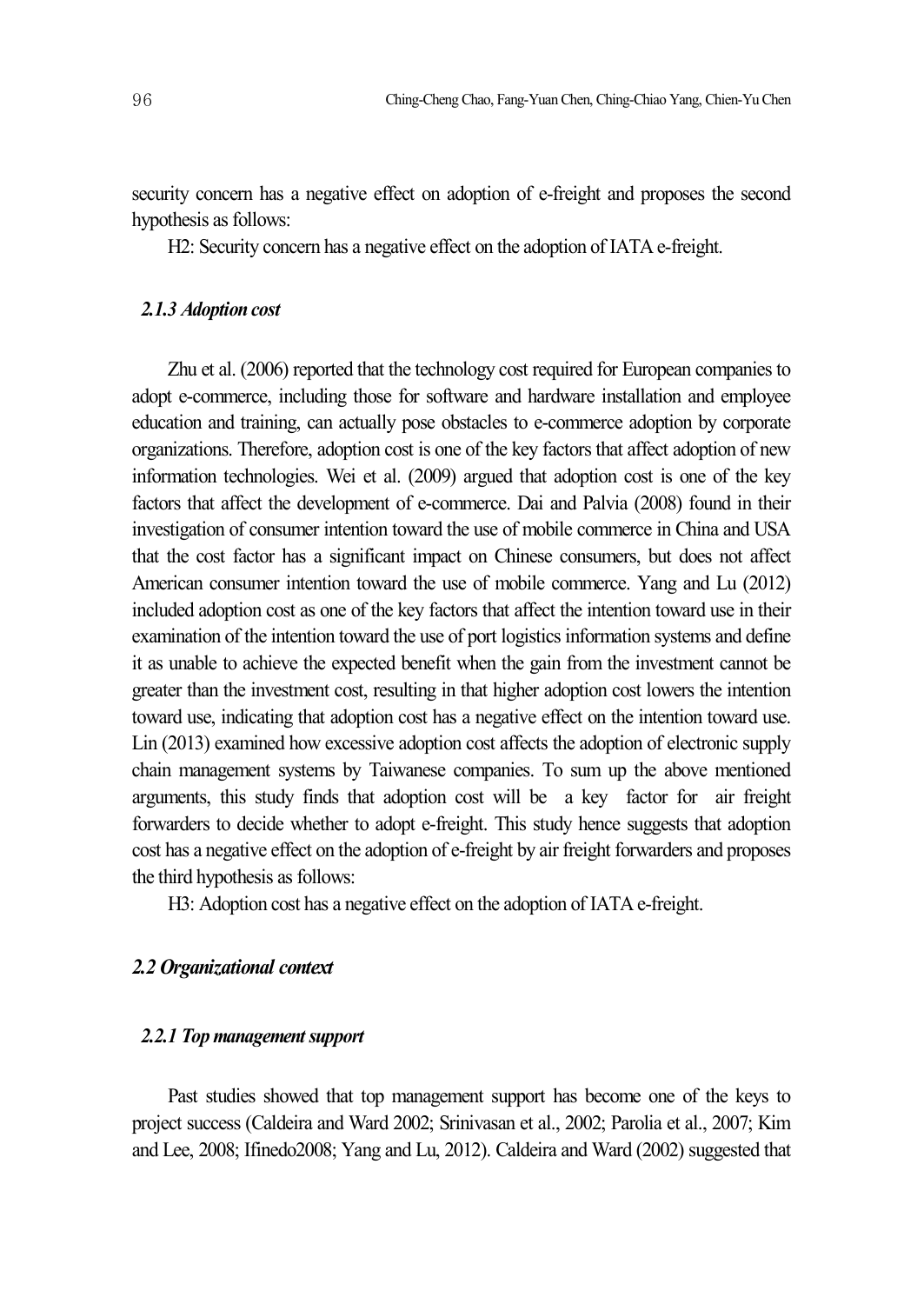the attitudes and views top management maintain regarding information technology are crucial and can contribute significantly to the development of internal IT competence (financial and human resources and user attitude) and external IT content (vendor support, product quality, service), enabling companies to achieve greater success with their IT adoption. Srinivasan et al. (2002) claimed that top management support for new technologies is given by responding to the importance of such technologies and upon the introduction of information technologies supported by top management, middle-level management will invest internal corporate resources into these new information technologies to respond to the external landscape.

Parolia et al. (2007) suggested that top management support helps improve the performance of IT projects. Kim and Lee (2008) found in their investigation of factors that affect the implementation of EDI transmissions in South Korea that top management support contributes significantly to actual EDI application, thereby helping EDI transmissions by Korean companies. Ifinedo (2008) investigated factors that affect success with enterprise resource planning (ERP) systems using the three key factors, top management support, corporate vision and external expertise and find that top management support has a positive effect on success with ERP systems, indicating that it is highly influential to the development of such systems by companies. Yang and Lu (2012) found in their investigation of shipping company intention toward the use of port logistics information systems that top management support has a significant positive effect on their use of such systems and management in these companies encouraging their employees to use such systems can increase employee intention to use them. Lian et al. (2013) found in their investigation of factors that affect the adoption and application of cloud technologies by Taiwanese hospitals that top management support has a positive effect on employee intention to use such technologies. To sum up the above mentioned arguments, this study infers that top management support has a positive effect on adoption of e-freight and proposes the fourth hypothesis as follows:

H4: Top management support has a positive effect on the adoption of IATA e-freight.

#### *2.2.2 ITcompetence*

Tippins and Sohi (2003) pointed out that information technology competence includes three co-specialized resources: IT objects, IT knowledge and IT operations. IT objects, also collectively known as an IT infrastructure, include software and hardware in computer systems and support manpower. They are the foundation for interdepartmental information exchange as well as critical and fundamental organizational components of an organization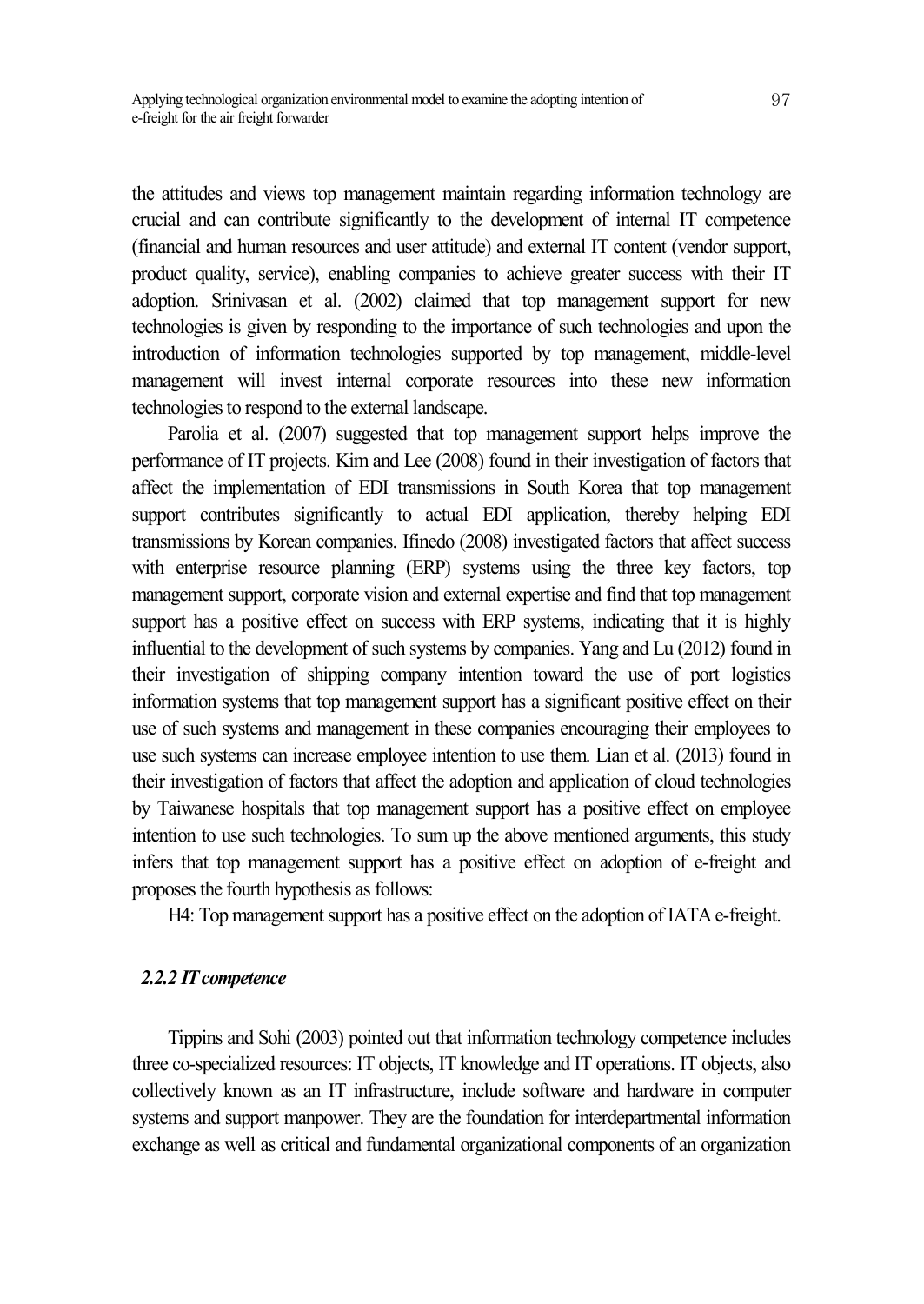because it is necessary to maintain the normal operations of existing IT objects and develop enterprise application technologies and systems for future needs by considering what is required for organizational development. In addition, 'IT knowledge' refers to knowledge of various technologies or operations that organizations obtain from the information systems that their companies are using. Such knowledge is intangible but valuable resources of companies and taking advantage of such IT knowledge helps them build up their core business capabilities. As a result, such intangible knowledge assets are very likely to bring enormous benefits and competitive advantages to companies. IT competence is also known as IT readiness and also includes IT infrastructures and specialized IT (Zhu et al., 2006).

Wang et al. (2010) claimed that implementation of RFID applications requires introduction of new IT competences and mutual adaptation between newly introduced and existing IT systems; therefore, companies have to have more IT competences to be able to adopt new technology systems. Chong and Chan (2012) pointed out that specialized IT means possessing the knowledge and skills required for building IT applications of new technologies. This study infers that IT competence has a positive effect on adoption of e-freight and proposes the fifth hypothesis as follows:

H5: IT competence has a positive effect on the adoption of IATA e-freight.

#### *2.3 Environmental context*

## *2.3.1 Trading partner pressure*

Hsu et al. (2006) suggested that external pressure faced by corporate operations mainly come from up- and downstream trading partners in supply chains and trading partner pressure is usually one of the key factors that drive companies to adopt new information technologies. Wang et al. (2010) argued that trading partner pressure has a positive effect on the intention to adopt REID across the supply chain in the case of the manufacturing industry. Lin (2013) claimed that trading partner pressure is one key factor for successful implementation of electronic supply chain management systems. Based on the findings of the aforementioned empirical studies, this study proposes the sixth hypothesis regarding adoption of e-freight as follows:

H6: Trading partner pressure has a positive effect on the adoption of IATA e-freight.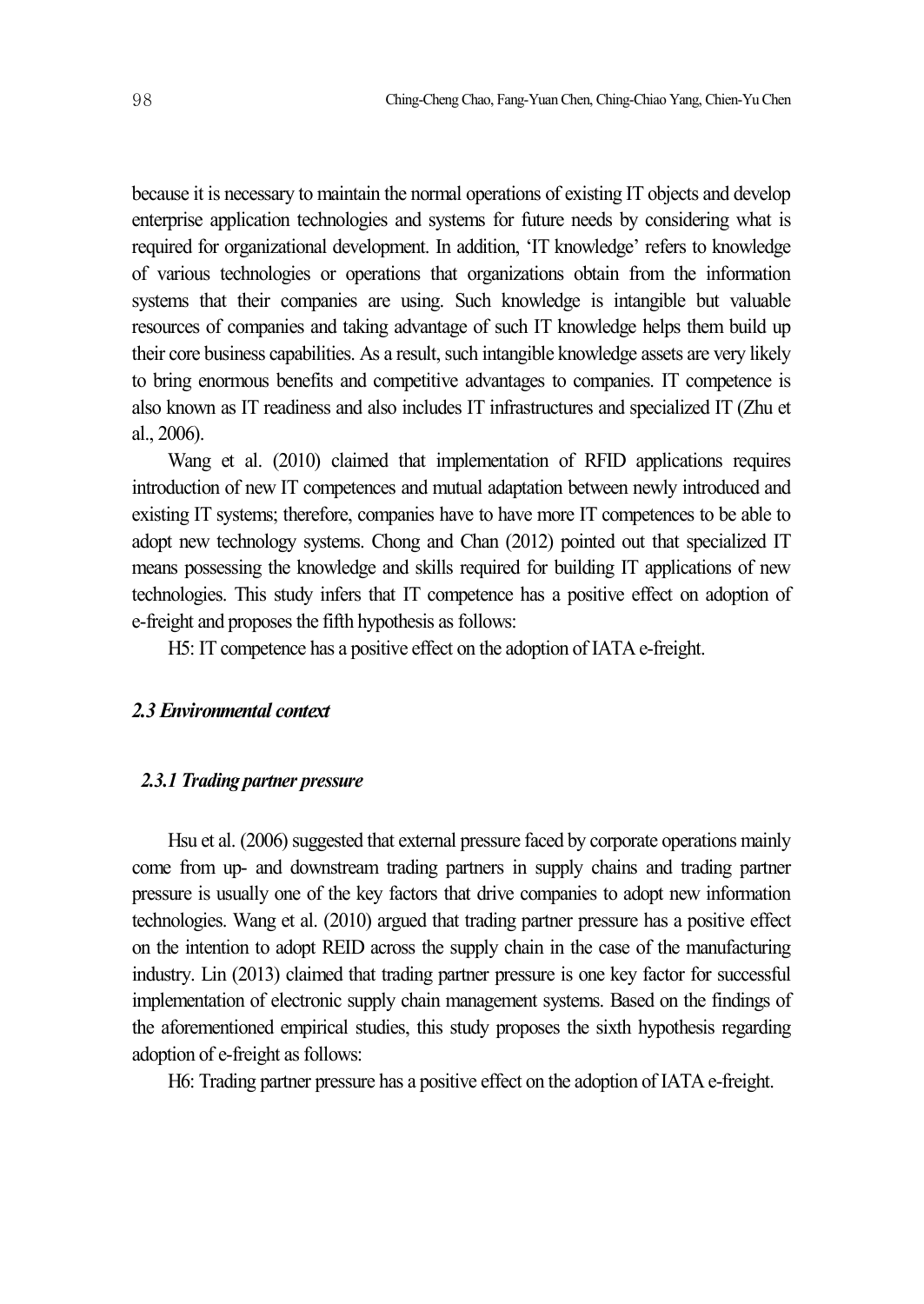#### *2.3.2 Government policy*

King et al. (1994) claimed that governments play a key role in IT adoption by companies and can provide funds or incentive programs that prompt companies to accelerate their new IT adoption and thereby improve their operations. Zhang at al. (2007) found in their study of the introduction of government-backed IT systems by companies in Shanghai that government regulation development and promotion play a critical role; therefore, more comprehensive government policy has a more positive effect on corporation IT adoption; in other words, government support through regulation development can motivate companies to adopt new information technologies. Lian et al. (2013) pointed out that Taiwan government's healthcare policies mainly aim to prevent waste of medical resources and the government's enforcement of the policy of electronic medical records exchange across hospitals serves as an example showing that promotion policies from governments have a positive effect on new IT adoption by companies. This study considers government policy to have a positive effect on adoption of e-freight and proposes the seventh hypothesis as follows:

H7: Government policy has a positive effect on the adoption of IATA e-freight.

#### *2.3.3 Competitive pressure*

Zhu et al. (2003) suggested that industry-wide competitive pressure has become one of the key factors that affect IT adoption. Lin (2013) claimed that highly competitive and increasingly unstable business environments prompt individuals or organizations to adopt innovative technologies. As market competition intensifies, companies are seeking to gain competitive advantages through innovative technologies and adopting better information technologies can greatly benefit companies (Chao et al., 2011). Companies believe that it is necessary to achieve competitive advantages through innovation and greater competitive pressure can instead motivate them to maintain their competitive advantages by adopting innovative technologies. Zhu et al. (2006) also argued that companies prompted by competitive pressure will rapidly embrace new technologies; in other words, competitive intensity, despite its initial daunting effect on new IT adoption by companies, has also the effect of driving IT internalization by companies for the purpose of maximizing IT benefits. Based on the aforementioned Based on the findings of the aforementioned empirical studies, this study proposes the eighth hypothesis regarding adoption of e-freight as follows: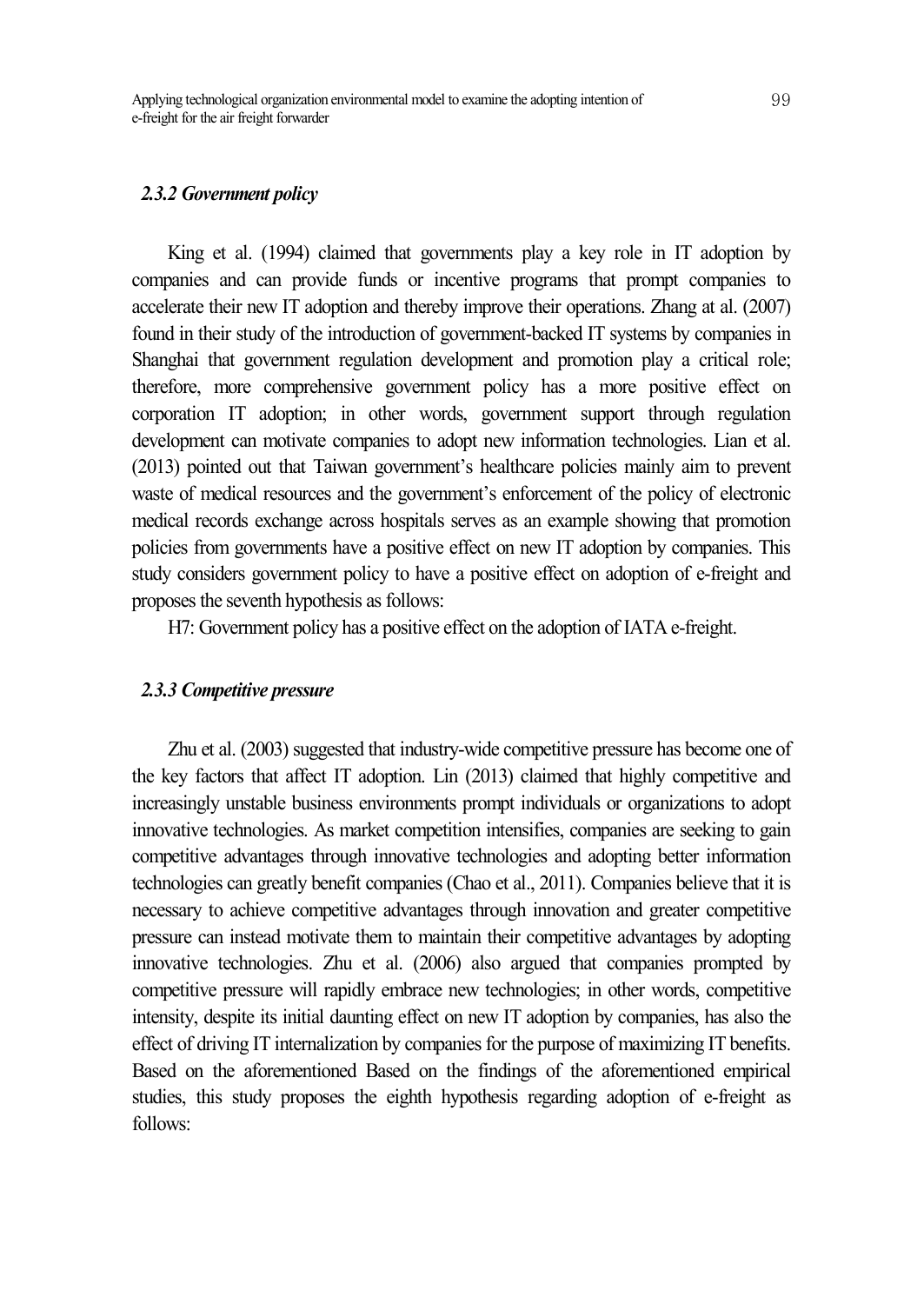H8: Competitive pressure has a positive effect on the adoption of IATA e-freight.

#### *2.4 Adoption*

The theory of reasoned action (TRA) is a research model that examines how a person's behavioral intention determines his or her actual behavior from the perspective of social psychology while the intention is affected by the person's attitude toward behavior and subjective norms (Fishbein and Ajzen, 1975; Ajzen and Fishbein, 1980). Fishbein and Ajzen (1975) defined behavioral intention as the degree of willingness that a person shows to engage in a given behavior. To observe a person's positive feeling and attitude toward a given behavior, it is necessary to understand the person'sintention toward that behavior.

Davis (1989), following his introduction of the Technology Acceptance Model (TAM), derives his main theory about behavior from attitude models and the theory of reasoned action (TRA). The TRA includes subjective norms that are difficult to measure due to external factors while the TAM examines how external factors affect internal belief, attitude and intention toward use. Davis (1989) argued that when consumers come into contact with new information technologies, external factors will further influence their attitudes toward and adoption of such technologies through perceived usefulness and perceived ease of use as mediator variables.

## **3. Methodology**

### *3.1 Researchframeworkand variables*

This study mainly investigated the relationships between the technological (complexity, security concern, adoption cost), organizational (top management support, IT competence) and environmental (trading partner pressure, government policy, competitive pressure) contexts and adoption of e-fright by the air freight forwarding industry. The research framework is shown in Fig. 3.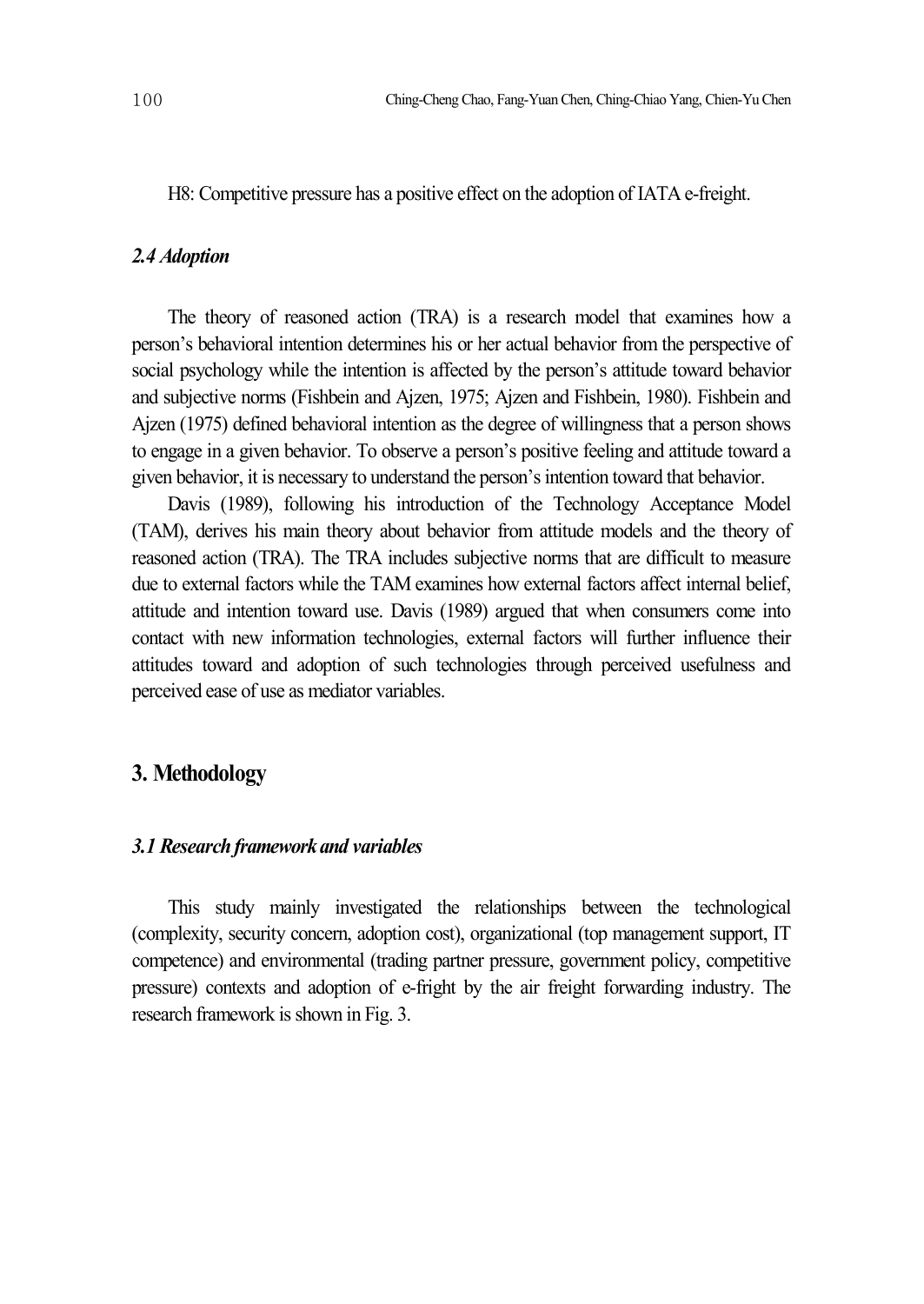

#### *3.2 Researchvariables*

This study adopted the viewpoint on complexity set forth by Wang et al. (2010): 'Increasing standard protocols and diversity in information technologies will make introduction of new information technologies an extremely complex task' and compiled four question items. Regarding security concern, the viewpoint set forth by Yang and Lu (2012): 'when companies adopt specific systems or innovative products, their existing systems or products themselves will face security threats, including the risk of leakage of important corporate and personal data' was referred to, resulting to the compilation of three question items. Regarding adoption cost, reference was made to the viewpoint set forth by Zhu et al. (2006): 'Adoption cost means the technology cost required for companies to use new information technologies, including those for hardware installation and employee education and training' resulting to the compilation of four question items. Regarding top management support, this study followed the viewpoint set forth by Ifinedo (2008): 'Top management support means the support from top management in corporate organizations for introduction of new projects or systems' and compiled four question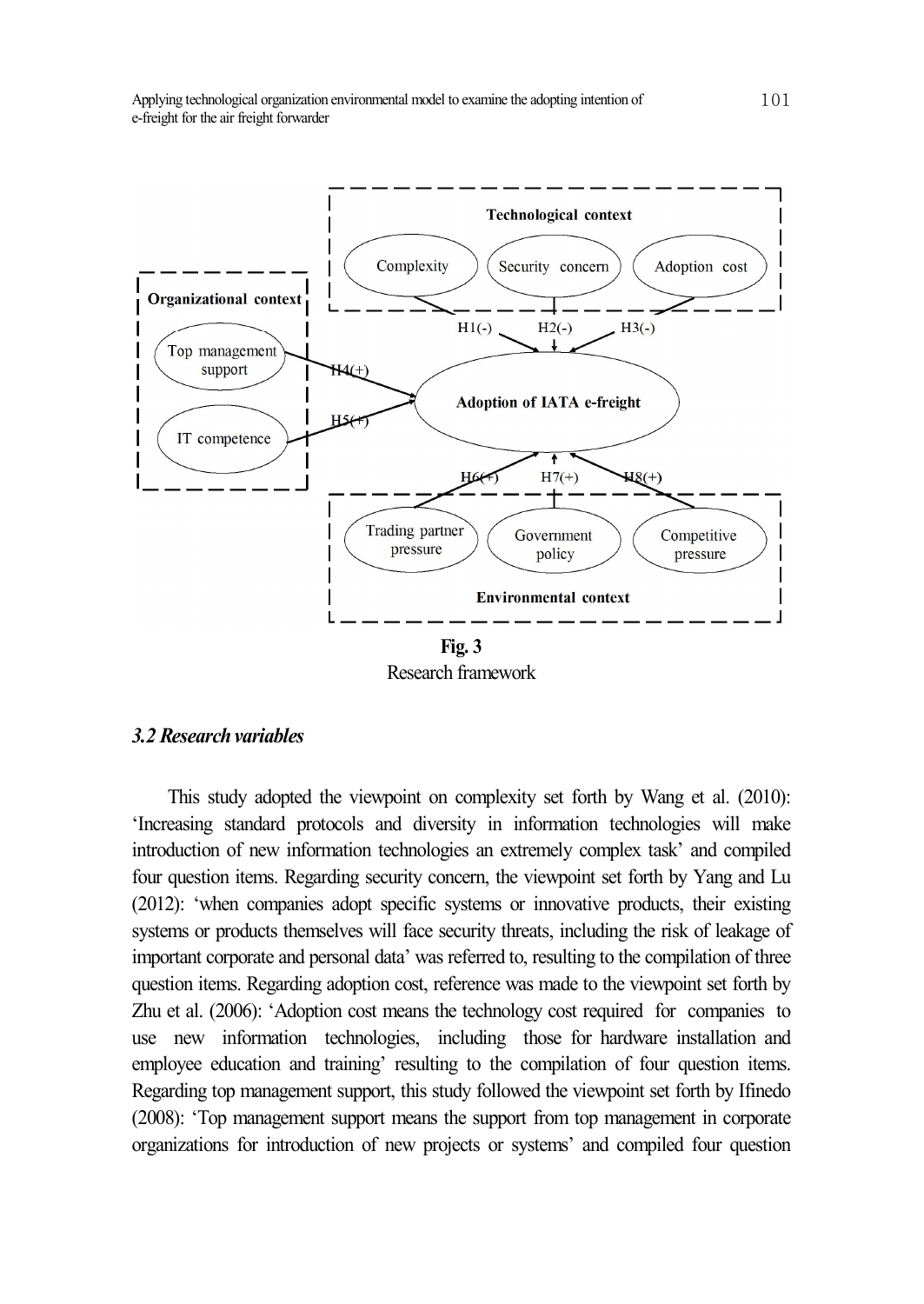items. The viewpoint on IT competence set forth by Wang et al. (2010): 'When companies implement new IT competences required for new technology or product applications, the newly introduced IT systems have to be mutually adaptable with the existing ones; therefore, companies have to have more IT competences for adoption of new IT systems' was also employed, resulting in the compilation of three question items. The viewpoint set forth by Hsu et al. (2006): 'External pressure for corporation operations mainly comes from up- and downstreamtrading partners in supply chains and trading partner pressure is often a key factor that prompts companies to adopt new information technologies' was also followed, resulting in the compilation of three question items. This study also adopted the viewpoint on government policy set forth by Zhang et al. (2007): 'Government regulation development and promotion play a critical role in corporate introduction of government IT systems; therefore, more comprehensive government policy has a more positive effect on corporation IT adoption; in other words, government support through regulation development can motivate companies to adopt new information technologies' and compiled three question items. Regarding competitive pressure, Chao et al. (2011) pointed out, 'As market competition intensifies, companies are seeking to gain competitive advantages through innovative technologies and adopting better information technologies can greatly benefit companies', which gave rise to the compilation of two question items. Regarding adoption, Fishbein and Ajzen (1975) claimed, 'Behavioral intention means the degree of willingness that a person shows to engage in a given behavior. To observe a person's positive feeling and attitude toward a given behavior, it is necessary to understand the person's intention toward that behavior.' This study converted this viewpoint to the corporate perspective for the measurement of adoption and compiled three question items. All the question items in our survey were measured using a 7 point Likert scale. These and their references are outlined in Table 2.

#### **Table 2.**

| Variable/Item                                                            | Reference              |
|--------------------------------------------------------------------------|------------------------|
| <b>Complexity (CM)</b>                                                   |                        |
| CM1. Adopting e-freight is a complex process.                            |                        |
| CM2. Our company's computer system is not exactly compatible with        |                        |
| e-freight.                                                               | Wang et al. $(2010)$ ; |
| CM3. Adopting e-freight is not consistent with our company's values and  | Chong and Chan(2012)   |
| beliefs.                                                                 |                        |
| CM4. It is difficult to incorporate e-freight into our company's current |                        |
| operational practices.                                                   |                        |

Measurement of research variables and references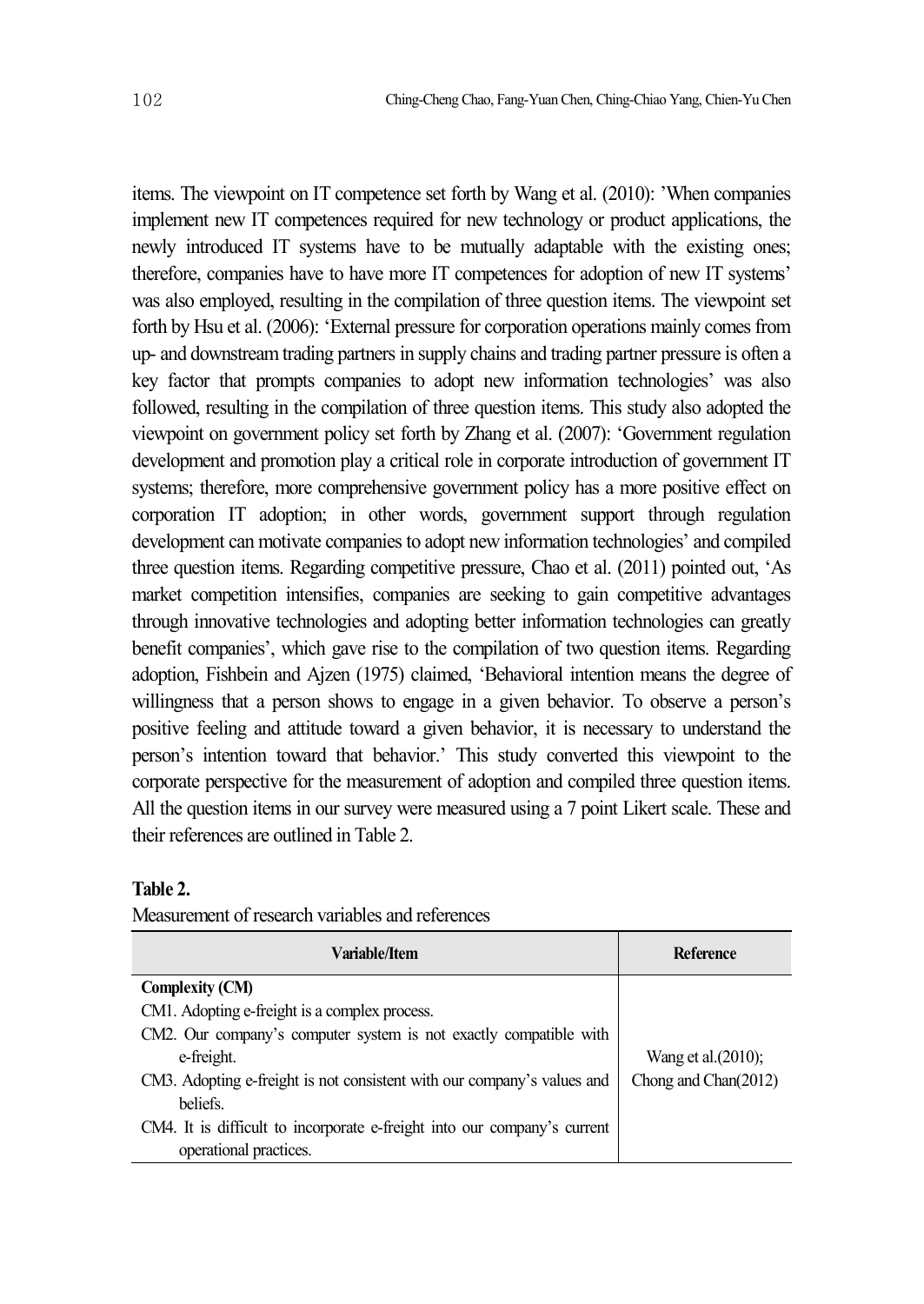| Variable/Item                                                                                                                                                                                                                                                                                                                                                                                                                                           | Reference                                                          |
|---------------------------------------------------------------------------------------------------------------------------------------------------------------------------------------------------------------------------------------------------------------------------------------------------------------------------------------------------------------------------------------------------------------------------------------------------------|--------------------------------------------------------------------|
| Security concern (SC)<br>SC1. Adopting e-freight is not safe for our operating environment.<br>SC2. The operating model of e-freight is not protected by law. SC3. The<br>security measures in e-freight are not perfected.                                                                                                                                                                                                                             | Lu et al. (2007);<br>Yang and Lu, (2012)                           |
| <b>Adoption cost (AC)</b><br>AC1. Adopting e-freight has a build cost greater than its benefit.<br>AC2. Adopting e-freight has an operating cost greater than its benefit.<br>AC3. Our company thinks that adopting e-freight requires a fairly high<br>cost for employee training.<br>A4C. Adopting e-freight yields an overall benefit less than its cost.                                                                                            | Zhu et al. $(2006)$ ;<br>Li et al. (2010);<br>Chong and Chan(2012) |
| Top management support (TM)<br>TM1. Our company's top management is highly interested in adopting<br>e-freight.<br>TM2. Our company's top management will actually participate in the<br>adoption of e-freight.<br>TM3. Our company's top management recognizes that adopting e-freight<br>can improve business performance.<br>TM4. Our company's top management will consider the adoption of<br>e-freight as our company's key development strategy. | Kim and Lee $(2008)$ ;<br>Ifinedo (2008);<br>Yang and Lu (2012)    |
| IT competence (TC)<br>TC1. Our company's information infrastructure can be used in support of<br>the adoption of e-freight.<br>TC2. Our company will be committed to training our employees on<br>knowledge required for the adoption of e-freight.<br>TC3. Our employees already have the skills required for the adoption of<br>e-freight.                                                                                                            | Jain et al. (2009);<br>Wang et al.(2010)                           |
| Trading partner pressure (TP)<br>TP1. Airlines strongly recommend us to adopt e-freight.<br>TP2. Shippers strongly recommend us to adopt e-freight.<br>TP3. Customs brokers or depot operators strongly recommend us to adopt<br>e-freight.                                                                                                                                                                                                             | Hsu et al.(2006);<br>Lin(2013)                                     |
| Government policy (GP)<br>GP1. We will adopt e-freight if our government requires e-AWB.<br>GP2. We will adopt e-freight if our government actively promotes it.<br>GP3. We will adopt e-freight if our government funds it.                                                                                                                                                                                                                            | Zhang atal. $(2007)$ ;<br>Lian et al. (2013)                       |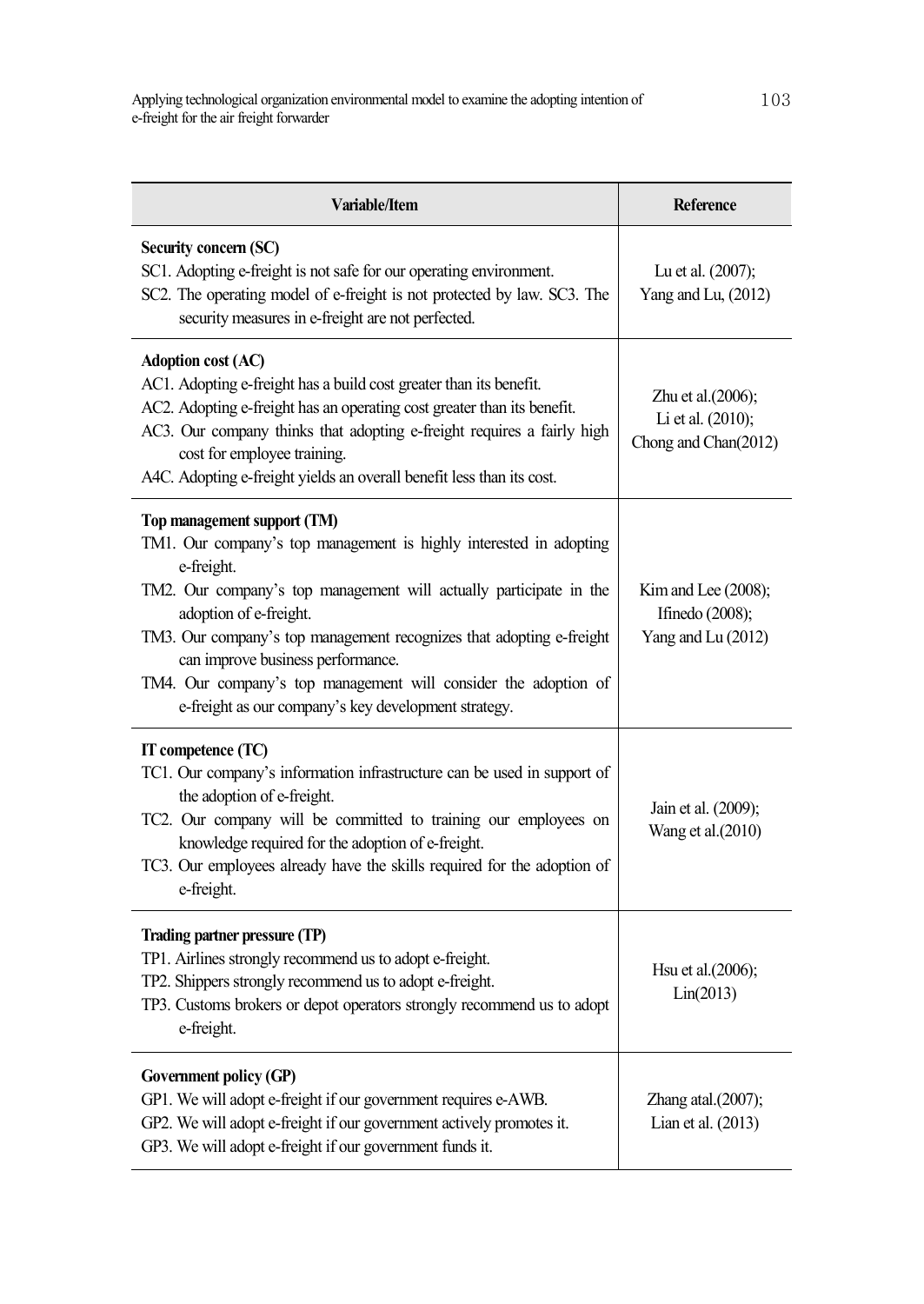| Variable/Item                                                                                                                                                                                                                                                          | Reference                                                 |
|------------------------------------------------------------------------------------------------------------------------------------------------------------------------------------------------------------------------------------------------------------------------|-----------------------------------------------------------|
| Competitive pressure (CP)<br>CP1. Adopting e-freight is a necessity in our company's business strategy.<br>CP2. Adopting e-freight can increase our company's competitiveness.<br>CP3. Not adopting e-freight may lead to customer loss.                               | Chao et al. $(2011)$ ; Zhu<br>et al. $(2006)$             |
| <b>Adoption</b> (AD)<br>AD1. Our company's procedures require the adoption of e-freight.<br>AD2. Our company is willing to adopt e-freight.<br>AD3. We will recommend our trading partners (e.g. airlines, customs<br>brokers or terminal operators) to adopt as well. | Fishbein and<br>Ajzen(1975); Ajzen and<br>Fishbein (1980) |

## *3.3 Researchdesign*

The survey base was air freight forwarders in Taiwan and the population came from the member directories of Taipei Airfreight Forwarders & Logistics Association of Taiwan (TAFLA) and Kaohsiung Airfreight Forwarder's Association (KAFA). The main source of the questionnaire content was our literature review, which determined dimensions and questions. Any inappropriate parts were then modified based on the results of expert interviews to finalize the first draft. The questionnaire content included two parts. Part 1 was for the respondents to provide their profile information and a summary on their adoption of IATA e-freight; and Part 2 was for surveying factors that affect their adoption of IATA e-freight. To avoid semantic ambiguities that mislead the respondents to provide wrong answers, the first draft underwent a pretest and subsequent modifications by experts on air cargo transportation from the industry, government and academia for increased reliability and validity of the questionnaire. Sample data were collected via a survey, for which the questionnaires were mailed to the respondents. The collected data were analyzed using SPSS and the methods involved included descriptive statistics, reliability and validity analysis, Pearson correlation analysis, and multiple regression analysis.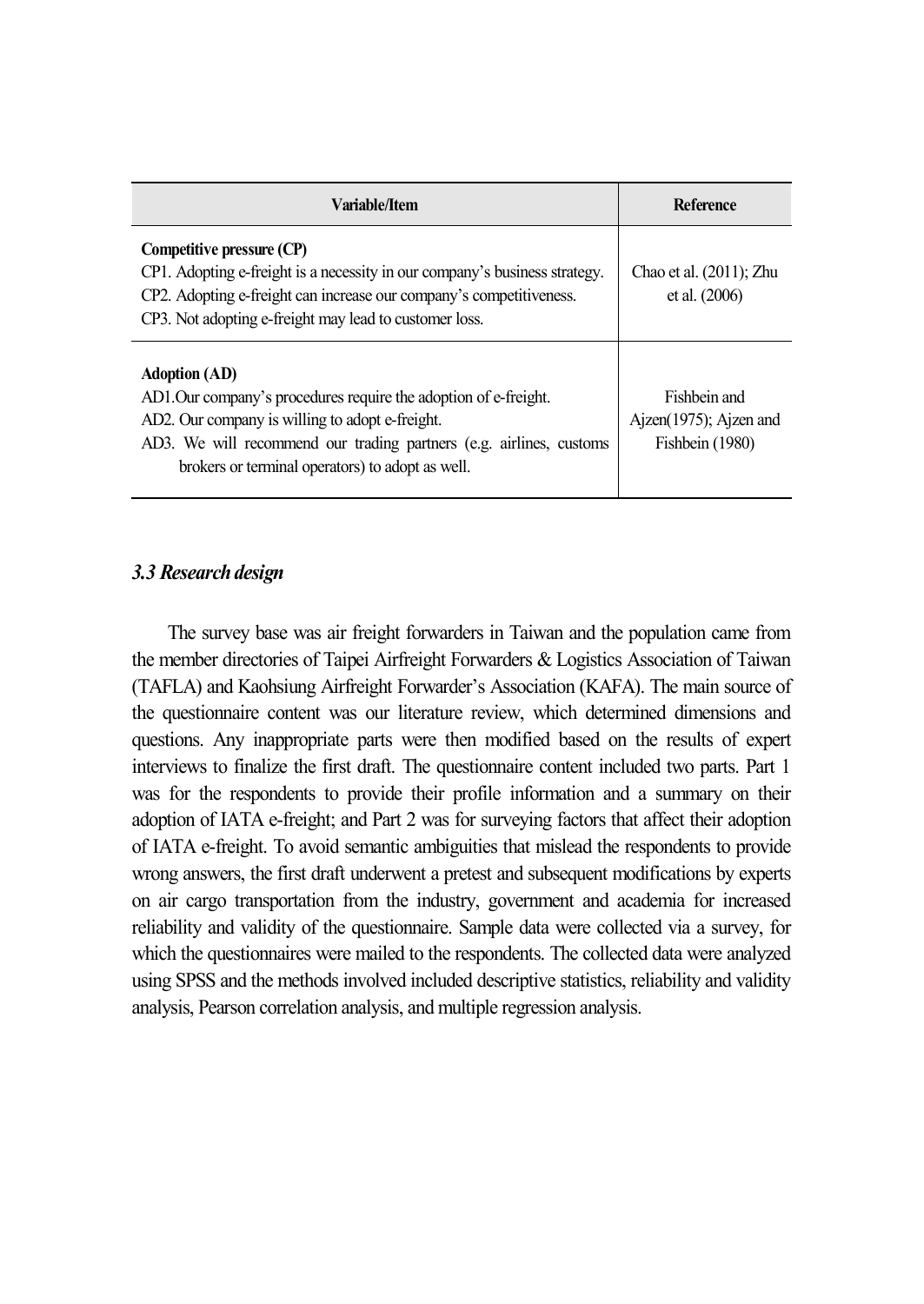## **4. Results**

#### *4.1 Samples*

For this study, a general survey was conducted on the managers from 1088 air freight forwarders who were members listed in the directories of TAFLA and KAFA between April and June, 2014. After eliminating 17 questionnaires that were found to be incomplete from the in total 166 collected, 149 were valid, accounting for the recovery rate of 13.7%. According to the statistical analysis in Table 3, more than half of the respondents (81.2%) were in management, supporting the reliability of the data collected for this study. Regarding years of service in air freight related businesses among the respondents, '21 years or more' had the highest percentage at 49.0% and together with '11 years or more' constituted 77.9%, indicating that the respondents were mostly senior staff and had a certain level of knowledge of the air freight sector.

Regarding years since founding of the respondents' companies, '21 years or more' constituted 57.1%. Regarding number of employees, '31-100' constituted 32.2% and '101 or more' 29.5%. Regarding annual turnover, 'NT\$100-499 million' had the highest percentage, accounting for 26.2% of the overall sample size, and 'NT\$500 million or more' constituted 20.1%.

#### **Table 3.**

Respondent profiling

| <b>Profile attribute</b> | No. of<br>respondents | <b>Ratio</b><br>$(\%)$ | <b>Profile attribute</b>        | No. of<br>respondents | Ratio<br>(%) |
|--------------------------|-----------------------|------------------------|---------------------------------|-----------------------|--------------|
| <b>Title</b>             |                       |                        | Years of service in air freight |                       |              |
| Deputy Manager           | 41                    | 27.5                   | 5 years or less                 | 8                     | 5.4          |
| <b>Assistant Manager</b> | 8                     | 5.4                    | 6-10 years                      | 25                    | 16.8         |
| Deputy Manager           | 72                    | 48.3                   | $11-15$ years                   | 19                    | 12.8         |
| <b>Section Chief</b>     | 3                     | 2.0                    | $16-20$ years                   | 24                    | 16.1         |
| Director                 | 5                     | 3.4                    | 21 years or more                | 73                    | 49.0         |
| <b>Sales</b>             | 7                     | 4.7                    | <b>Turnover (NTS million)</b>   |                       |              |
| Site Operator            | 2                     | 1.3                    | $\leq$ 5                        | 8                     | 5.4          |
| <b>Others</b>            | 11                    | 7.4                    | $5-9$                           | 12                    | 8.1          |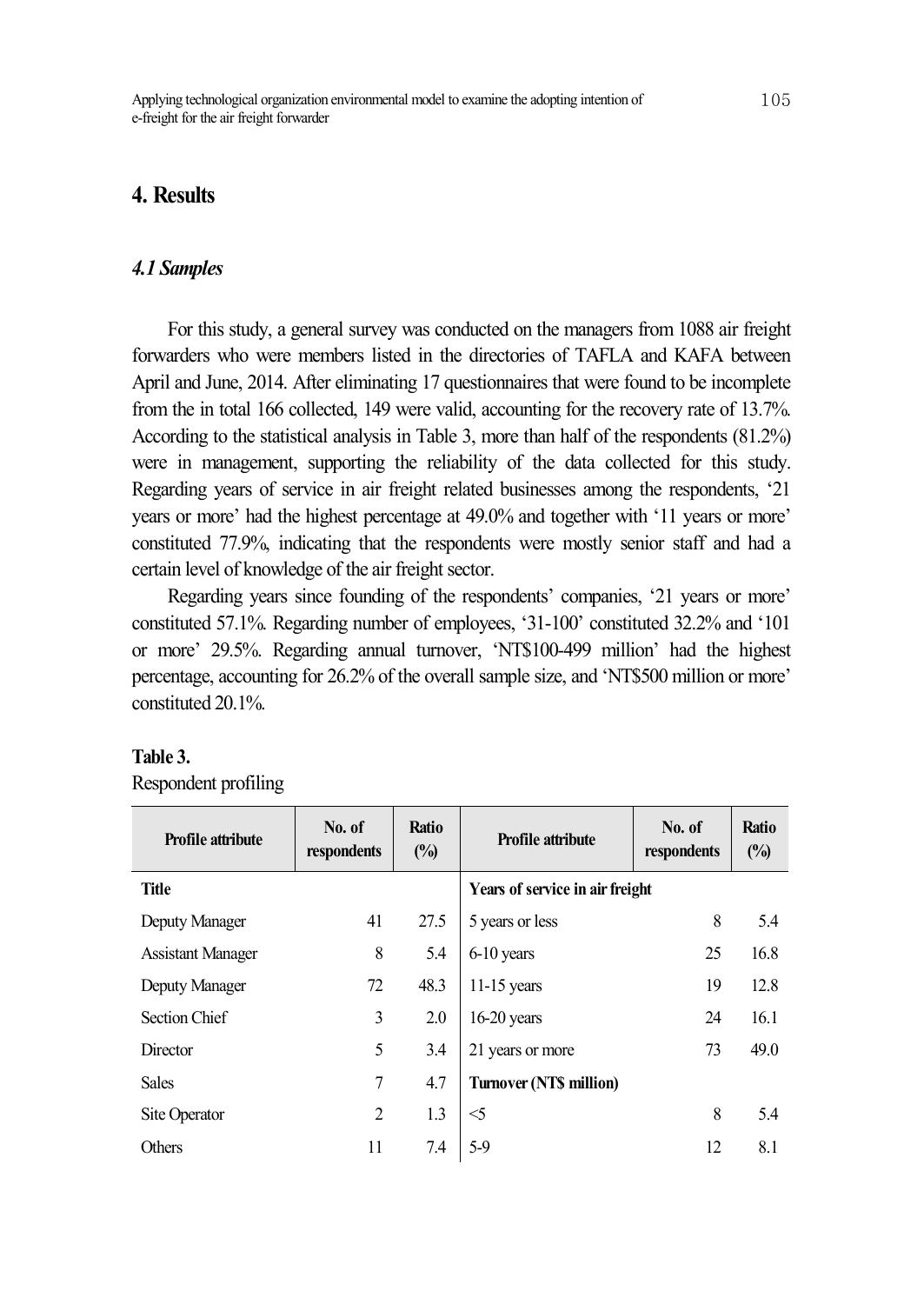| Profile attribute             | No. of<br>respondents | Ratio<br>$(\%)$ | Profile attribute      | No. of<br>respondents | Ratio<br>$(\%)$ |
|-------------------------------|-----------------------|-----------------|------------------------|-----------------------|-----------------|
| <b>Years of establishment</b> |                       |                 | 10-29                  | 12                    | 8.1             |
| 2 years or less               | $\overline{2}$        | 1.3             | 30-49                  | 27                    | 18.1            |
| 3-5 years                     | 12                    | 8.1             | 50-99                  | 21                    | 14.1            |
| 6-10 years                    | 8                     | 5.4             | 100-499                | 39                    | 26.2            |
| $11-15$ years                 | 18                    | 12.1            | >500                   | 30                    | 20.1            |
| $16-20$ years                 | 24                    | 16.1            | Number of subsidiaries |                       |                 |
| $21-30$ years                 | 43                    | 28.9            | 2 or less              | 37                    | 24.8            |
| 31 years or more              | 42                    | 28.2            | $3 - 5$                | 26                    | 17.4            |
| <b>Number of employees</b>    |                       |                 | $6 - 10$               | 20                    | 13.4            |
| 10 or less                    | 30                    | 20.1            | $11 - 15$              | 11                    | 7.4             |
| $11-30$                       | 27                    | 18.1            | $16 - 20$              | 11                    | 7.4             |
| $31 - 50$                     | 26                    | 17.4            | $21 - 25$              | 8                     | 5.4             |
| 51-100                        | 22                    | 14.8            | 26 or more             | 36                    | 24.2            |
| 101-400                       | 20                    | 13.4            |                        |                       |                 |
| 401-700                       | 9                     | 6.0             |                        |                       |                 |
| 701 or more                   | 10                    | 10.1            |                        |                       |                 |

## *4.2 Analysis ofrespondent perception in terms of TOEand adoption*

First, statistical analysis was performed on respondent perception in the questions of all the dimensions. Responsesto these questions were measured using a 7-point Likert scale  $(1 =$  strongly disagree; 2 = moderately disagree; 3 = slightly disagree; 4 = neutral; 5 = slightly agree;  $6 =$  moderately agree; and  $7 =$  strongly agree). A higher average score in all the questions means the respondent is more agreeable to the dimensions including complexity, security concern, adoption cost, top management support, IT competence, trading partner pressure, government policy, competitive pressure and adoption. In contrast, a lower average score denotes lower respondent agreeableness.

As shown in Table 4, the respondents' current agreeableness to IATA e-freight scored on average between 5.872 and 3.503. The top five items with highest agreeableness are: 'we will adopt IATA e-freight if our government funds it'; 'we will adopt IATA e-freight if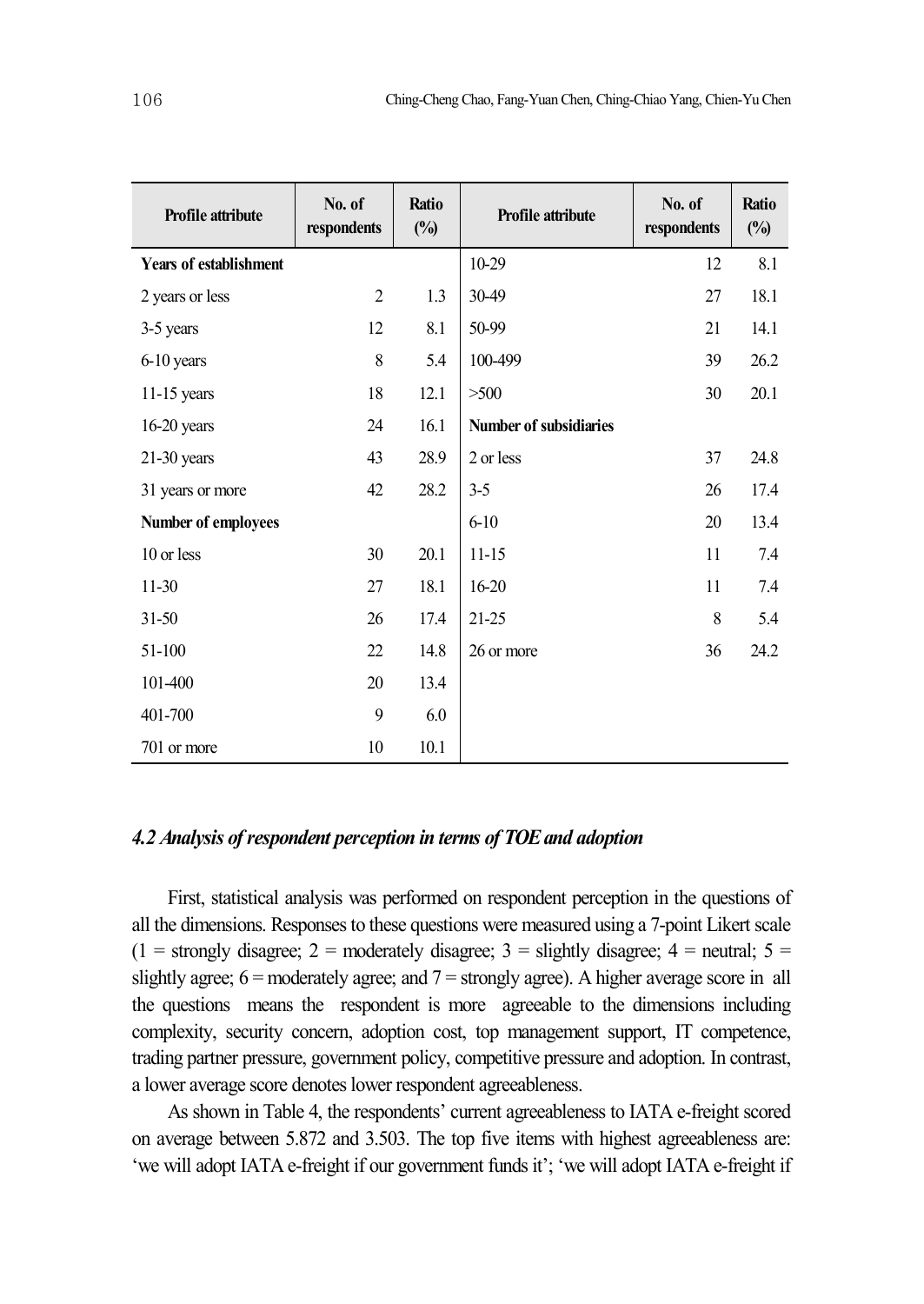our government actively promotes it'; 'we will adopt IATA e-freight if our government requires e-AWB'; 'adopting IATA e-freight is a necessity in our company's business strategy'; and 'our company is willing to adopt IATA e-freight' (each with an average score higher than 5.4). This also shows that the air freight forwarders now urgently need government support and promotion to adopt IATA e-freight.

The bottom five items with lower average scores are: 'adopting IATA e-freight is not safe for our operating environment'; 'our company's computer system is not exactly compatible with IATA e-freight'; 'adopting IATA e-freight is a complex process'; 'adopting IATA e-freight yields an overall benefit less than its cost.'; and 'adopting IATA e-freight is not consistent with our company's values and beliefs'. This result shows that the negative items have relatively lower scores, indicating that the air freight forwarders perceive it safe to adopt IATA e-freight. A possible explanation is that no complexity involved in the adoption process causes the air freight forwarders to perceive no risk and cost issues.

|                 | <b>Bestiple To statistics restarts</b> |             |                |                 |             |       |      |
|-----------------|----------------------------------------|-------------|----------------|-----------------|-------------|-------|------|
| Item            | <b>Mean</b>                            | <b>S.D.</b> | Rank           | Item            | <b>Mean</b> | S.D.  | Rank |
| GP3             | 5.872                                  | 1.152       | $\mathbf{1}$   | SC <sub>2</sub> | 4.651       | 1.581 | 16   |
| GP <sub>2</sub> | 5.779                                  | 1.132       | $\overline{2}$ | TM1             | 4.631       | 1.170 | 17   |
| GP1             | 5.530                                  | 1.206       | 3              | CP3             | 4.624       | 1.540 | 18   |
| CP <sub>1</sub> | 5.430                                  | 1.347       | $\overline{4}$ | AC <sub>2</sub> | 4.591       | 1.602 | 19   |
| AD              | 5.423                                  | 1.140       | 5              | TP3             | 4.570       | 1.526 | 20   |
| AD3             | 5.403                                  | 1.304       | 6              | AC              | 4.490       | 1.464 | 21   |
| CP <sub>2</sub> | 5.362                                  | 1.164       | $\overline{7}$ | TC <sub>3</sub> | 4.483       | 1.478 | 22   |
| AD1             | 5.161                                  | 1.452       | 8              | TM3             | 4.456       | 1.579 | 23   |
| TC1             | 5.094                                  | 1.332       | 9              | TP <sub>2</sub> | 4.362       | 1.565 | 24   |
| SC <sub>3</sub> | 4.906                                  | 1.637       | 10             | CM4             | 4.349       | 1.656 | 25   |
| TP1             | 4.832                                  | 1.495       | 11             | SC1             | 4.329       | 1.706 | 26   |
| TC <sub>2</sub> | 4.826                                  | 1.497       | 12             | CM2             | 4.295       | 1.621 | 27   |
| AC1             | 4.765                                  | 1.508       | 13             | CM1             | 4.282       | 1.452 | 28   |
| TM4             | 4.745                                  | 1.507       | 14             | AC4             | 4.027       | 1.470 | 29   |
| TM <sub>2</sub> | 4.718                                  | 1.316       | 15             | CM3             | 3.503       | 1.459 | 30   |

#### **Table 4.**

|  | Descriptive statistics results |  |
|--|--------------------------------|--|
|  |                                |  |
|  |                                |  |
|  |                                |  |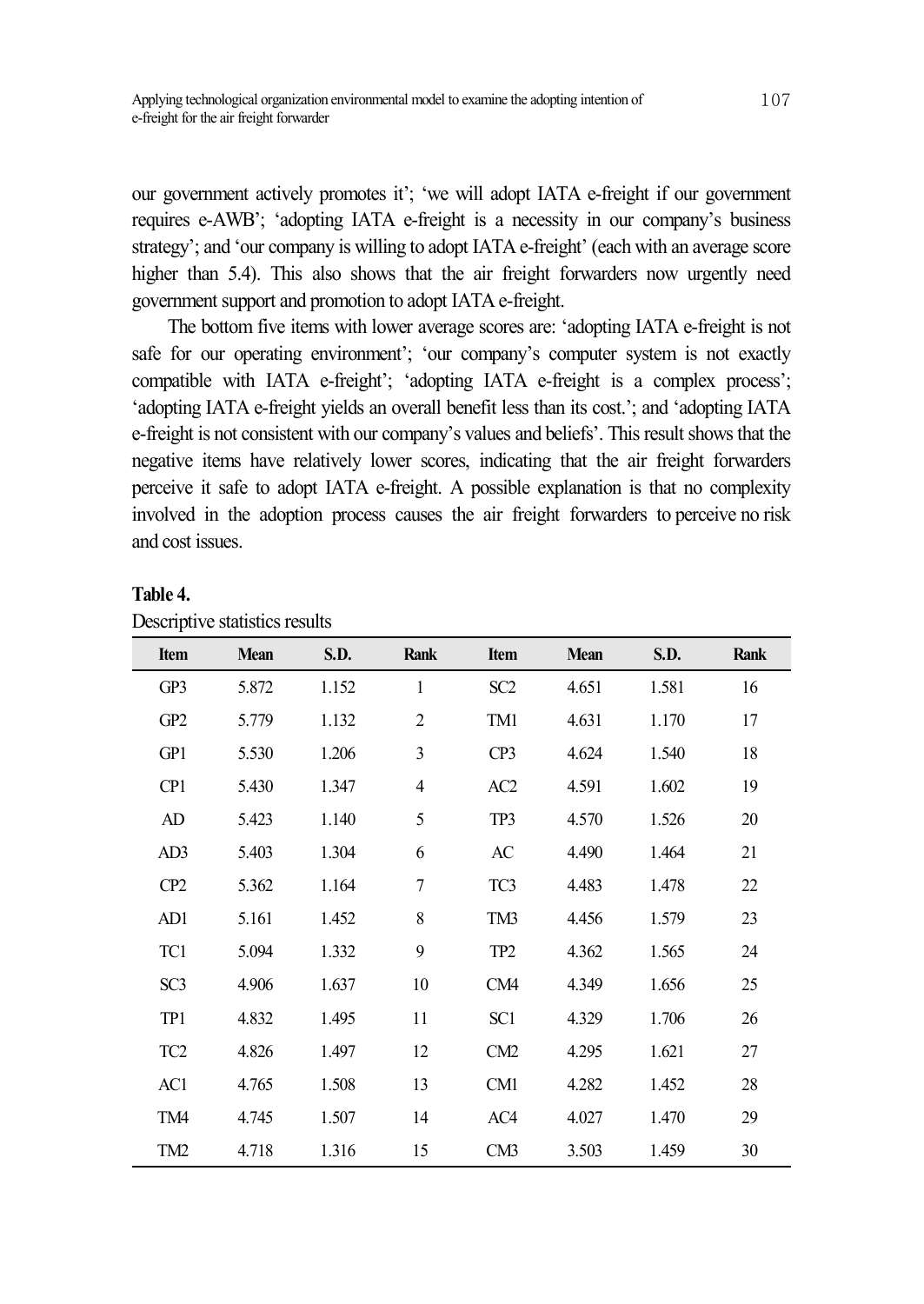#### *4.3 Reliability analysis*

Reliability analysis was further performed to measure internal consistency and credibility of each dimension. Cronbach's α and overall corrected item-total correlation coefficient values served as the basis to eliminate items without internal consistency. A higher Cronbach's α value indicates higher reliability. It is generally required that a reliability value must be greater than 0.7 and overall corrected item-total correlation coefficient value must be greater than 0.4 (Hair et al., 2009). Table 5 shows that each dimension regarding IATA e-freight has an alpha value greater than 0.7 and the overall corrected item-total correlation coefficient is greater 0.5, indicating excellent reliability.

| <b>Variable</b> | <b>Mean</b> | S.D.  | Cronbach's $\alpha$ | Corrected item - total correlation |
|-----------------|-------------|-------|---------------------|------------------------------------|
| <b>CM</b>       | 4.058       | 1.260 | 0.840               | 0.584-0.779                        |
| SC <sup>-</sup> | 4.610       | 1.506 | 0.921               | $0.771 - 0.911$                    |
| AC              | 4.430       | 1.366 | 0.921               | 0.771-0.856                        |
| TM              | 4.586       | 1.166 | 0.850               | 0.546-0.852                        |
| TC              | 4.754       | 1.289 | 0.872               | 0.739-0.780                        |
| <b>TP</b>       | 4.540       | 1.383 | 0.880               | 0.653-0.882                        |
| <b>GP</b>       | 5.718       | 1.057 | 0.879               | 0.697-0.880                        |
| CP              | 5.120       | 1.170 | 0.813               | $0.655 - 0.696$                    |
| AD.             | 5.319       | 1.156 | 0.840               | 0.659-0.828                        |

Reliability analysis of all the dimensions regarding IATA e-freight

## *4.4 Ef ects of TOEfactors concerning air freight forwarders on adoption*

## *4.4.1 Correlation analysis*

To have an initial understanding of whether correlations exist between factor dimensions, the mean value in each dimension was used for Pearson Product-moment correlation analysis. The results show that each factor dimension achieved significant highly positive correlations both when the significance level was 0.05 and 0.01, as shown in Table 6. In this correlation matrix concerning IATA e-freight, it is mainly notable that the independent variables 'complexity', 'security concern' and 'adoption cost' have no correlations with the dependent variable 'adoption'.

**Table 5.**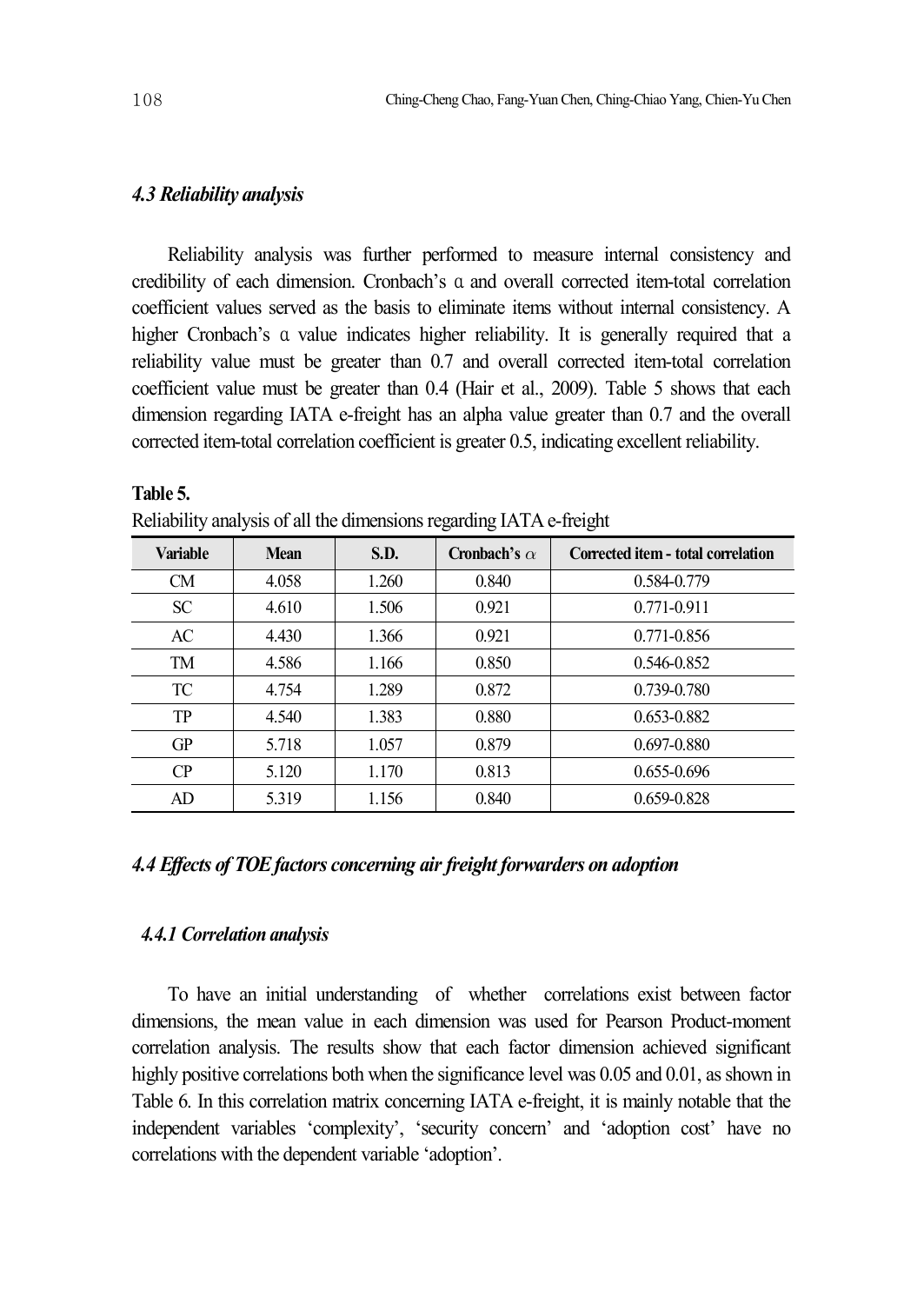|           | AD        | CM         | <b>SC</b>  | AC         | <b>TM</b> | TC        | <b>TM</b> | GP        | $\bf CP$ |
|-----------|-----------|------------|------------|------------|-----------|-----------|-----------|-----------|----------|
| AD        | 1.000     |            |            |            |           |           |           |           |          |
| <b>CM</b> | $-0.111$  | 1.000      |            |            |           |           |           |           |          |
| <b>SC</b> | 0.010     | $0.708**$  | 1.000      |            |           |           |           |           |          |
| AC        | $-0.100$  | $0.771**$  | $0.731**$  | 1.000      |           |           |           |           |          |
| TM        | $0.440**$ | $-0.430**$ | $-0.444**$ | $-0.411**$ | 1.000     |           |           |           |          |
| TC        | $0.593**$ | $-0.286**$ | $-0.082$   | $-0.176*$  | $0.543**$ | 1.000     |           |           |          |
| TM        | $0.497**$ | $-0.171*$  | $-0.226**$ | $0.305**$  | $0.463**$ | $0.410**$ | 1.000     |           |          |
| GP        | $0.671**$ | $-0.300**$ | $-0.169*$  | $-0.177*$  | $0.481**$ | $0.549**$ | $0.371**$ | 1.000     |          |
| GP        | $0.666**$ | $-0.051$   | 0.104      | $-0.022$   | $0.444**$ | $0.466**$ | $0.371**$ | $0.542**$ | 1.000    |

**Table 6.**

Pearson correlation matrix

Note: \* means when the significance level is 0.05; and \*\* means when the significance level is 0.01.

#### *4.4.2 Multiple regression analysis*

Multiple regression analysis was also used. Prior to this, each factor was first subjected to a variance inflation factor (VIF) test. A VIF value greater than 10 indicates possible collinearity between the independent variables. For the multiple regression analysis regarding IATA e-freight, the VIF values of all the factor dimensions were between 1.510~3.319, i.e. less than 10, indicating no collinearity between the independent variables. Therefore, the data was suitable for multiple regression analysis.

Following the regression analysis, as can be seen in Table 7, all the DW (Durbin Watson) statistics are between 1.5~2.5, indicating no residual autocorrelation and the significant effect of the model in which the air freight forwarders adopt IATA e-freight with an overall explanatory power up to 65.6% pertaining to adoption. Of all the factors, IT competence, trading partner pressure, government policy and competitive pressure have significant positive effects while complexity, security concern, adoption cost and top management support have no significant effects on the adoption of IATA e-freight.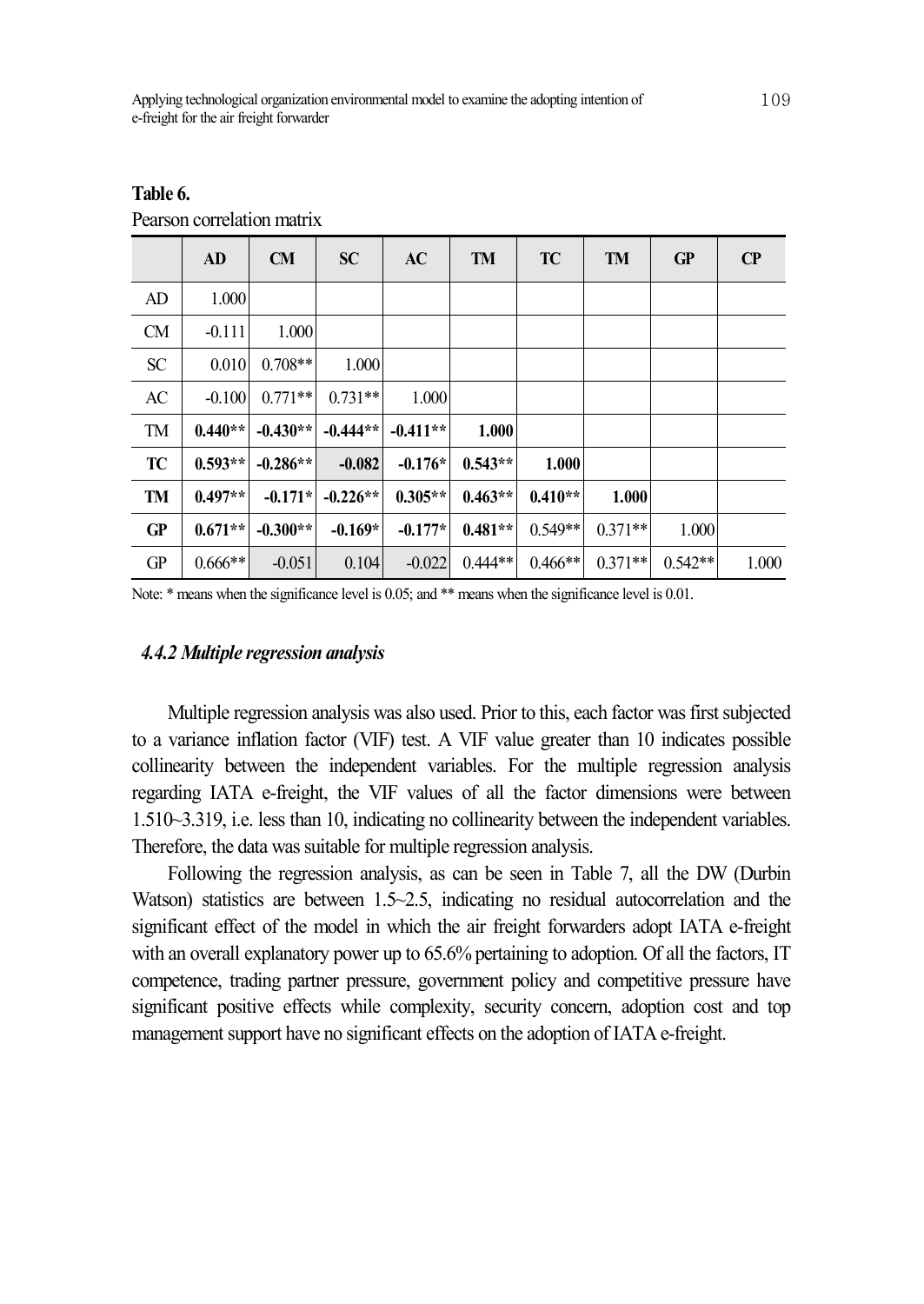| 10 |  |  |
|----|--|--|
|    |  |  |

| Independent variable     | Adoption (Standardized coefficient) |  |
|--------------------------|-------------------------------------|--|
| Complexity               | 0.097                               |  |
| Security concern         | 0.064                               |  |
| Adoption cost            | $-0.070$                            |  |
| Top management support   | $-0.039$                            |  |
| IT competence            | $0.206**$                           |  |
| Trading partner pressure | $0.203**$                           |  |
| Government policy        | $0.353**$                           |  |
| Competitive pressure     | $0.326**$                           |  |
| $\mathbb{R}^2$           | 0.656                               |  |
| Adjusted $R^2$           | 0.637                               |  |
| F value                  | 33.437                              |  |
| p-value                  | 0.000                               |  |
| Durbin Waston statistic  | 2.127                               |  |

#### **Table 7.**

Analysis of the effect of each factor on the adoption of IATA e-freight

Note: \*\* means achieving the significance level of 0.01.

## **5. Conclusions and suggestions**

The purpose of this study is to investigate how the technology, organization and environment aspects of IATA e-freight affect adoption. The empirical results show that IT competence, trading partner pressure, government policy and competitive pressure that concern air freight forwarders all have significant positive effects on their adoption while complexity, security concern, adoption cost and top management support do not have any significant effect (as shown in Table 8). This means that air freight forwarders' partnerships with trading partners as well as competition with each other and with international rivals can drive their adoption of IATA e-freight.

## **Table 8.**

Test results of the hypotheses

| <b>Hypothesis</b>                                                              | Test results  |
|--------------------------------------------------------------------------------|---------------|
| H1: Complexity has a negative effect on the adoption of e-freight.             | Not supported |
| H2: Security concern has a negative effect on the adoption of e-freight.       | Not supported |
| H3: Adoption cost has a negative effect on the adoption of e-freight.          | Not supported |
| H4: Top management support has a positive effect on the adoption of e-freight. | Not supported |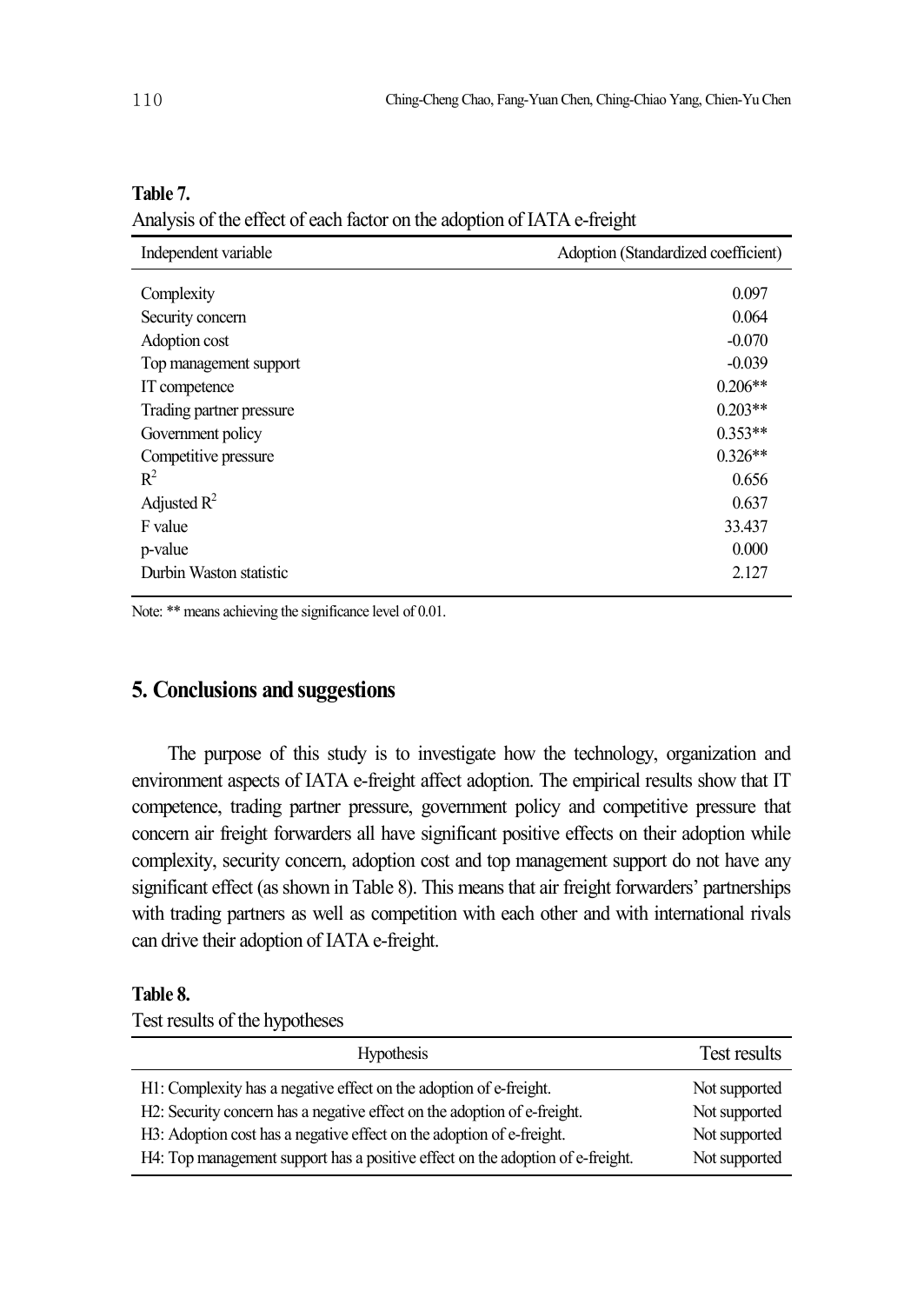| <b>Hypothesis</b>                                                                | Test results |
|----------------------------------------------------------------------------------|--------------|
| H5: IT competence has a positive effect on the adoption of e-freight.            | Supported    |
| H6: Trading partner pressure has a positive effect on the adoption of e-freight. | Supported    |
| H7: Government policy has a positive effect on the adoption of e-freight.        | Supported    |
| H8: Competitive pressure has a positive effect on the adoption of e-freight.     | Supported    |

#### *5.1 Managerial implications*

While adopting IATA e-freight, air freight forwarders can do so by enhancing their own IT competence (e.g. the need to connect their internal systems with IATA e-freight and to ensure their employees have basic knowledge of IATA e-freight). Also, trading partner pressure is highly influential to air freight forwarders, who must focus on their interactions with trading partners since they play a key intermediary role between shippers and airlines. If airlines intend to adopt IATA e-freight, the pressure they bring as trading partners will make air freight forwarders more interested in following the suit (e.g. airlines must share the benefits brought by IATA e-freight with air freight forwarders). Government policy is also one of the key factors that affect the adoption of IATA e-freight by air freight forwarders. If governments can support air freight forwarders to adopt international projects, the latter will be more willing to do so. Finally, competitive pressure also has a positive effect on the adoption of IATA e-freight. Air freight forwarders approved to register on the Yearbook 2013 of Taiwan's Ministry of Transportation and Communications amounted to a total number of 1,323 and the number of air freight forwarders has grown 10.2% in last five years. This clearly explains the competitive state between air freight forwarders in Taiwan. If adopting IATA e-freight can increase their market competiveness, air freight forwarders will be more positive about doing so.

Complexity does not have any significant effect on the adoption of IATA e-freight. This is because IATA has increasingly simplified the process of e-freight adoption so that air freight forwarders can get related information easily, making it less complex for them to adopt IATA e-freight. Therefore, complexity is not a key consideration in their adoption. In addition, air freight forwarders are fairly confident about the project, perceiving no great concerns in its security. As learned from our literature review, adopting IATA e-freight also yields an overall investment benefit greater than its cost. Businesses will consider the cost-benefit relationship before they decide whether they will adopt IATA e-freight and will be not deterred by overly high investment cost.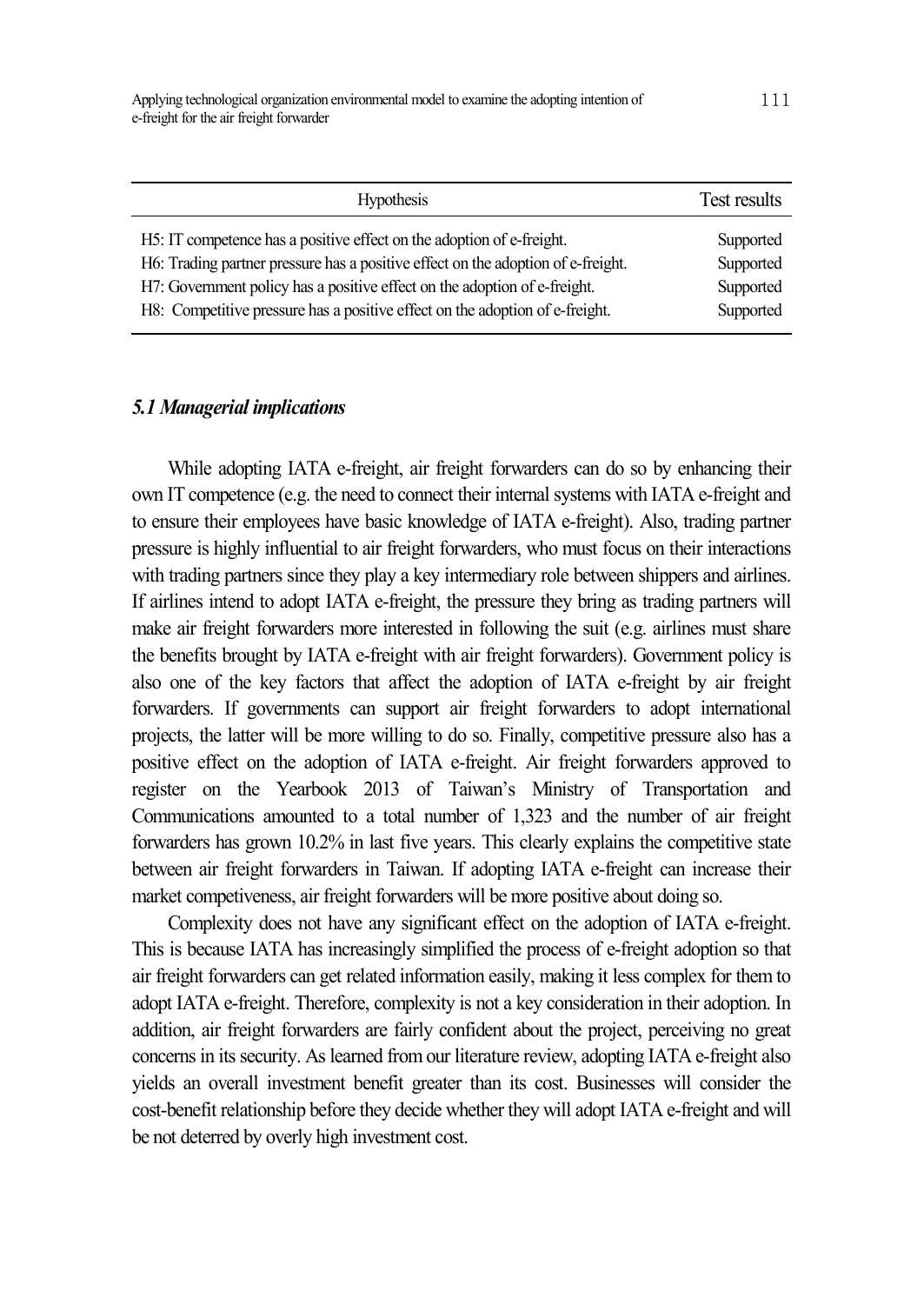Therefore, adoption cost in this model does not have any significant effect on adoption. Finally, top management support has also not achieved the significance level possibly because other external factors that air freight forwarders have to consider have indirect effects on their adoption. It is true that top support management is important. Top management can reduce obstacles for companies in the adoption process by promoting the adoption of the project or associated systems as well as education and training across the organization, reducing organizational rigidity and improving knowledge management capabilities. Nevertheless, compared to other external factors, top management support is not a key factor that affects the adoption of the project and associated systems by air freight **forwarders** 

#### *5.2 Suggestions*

The first suggestion is that air freight forwarders should enhance their own information facilities and capabilities to support the e-freight project and address possible difficulties during the adoption because introducing the project is a progressive process and does not deliver outcomes immediately. Therefore, the project must be integrated with operating processes. In addition, internal education and training programs should be provided for employees to enrich their expertise for IATA e-freight and deliver expected outcomes. Also, government policy plays a foremost key role in promoting the adoption of IATA e-freight. The existing platform for logistics information services in Taiwan still mainly addresses the business transaction need of shippers and logistics operators. Since the increasingly complex model of international logistics operations requires more versatile logistics information services, government authorities should build an integrated service platform, especially through cloud-based integration of logistics information and services, to increase logistics efficiency and international competitiveness. Air freight forwarders should also discuss with their trading partners (airlines, cargo terminal operators, customs brokers and air freight forwarder associations) regularly or frequently on the promotion of IATA e-freight to share related expertise and introduce cloud-based air cargo information systems. Fromthe commercial point of view, this enables a more rapid understanding of the dynamics in international air cargo markets and effective enhancement of international competitiveness.

Regarding research limitations, the analysis in this study was based on only 149 valid samples. A larger sample size is therefore suggested to further research for better representation of findings. Also, the survey base in this study was limited to air freight forwarders. Further research may extend the base to consigners and airlines to understand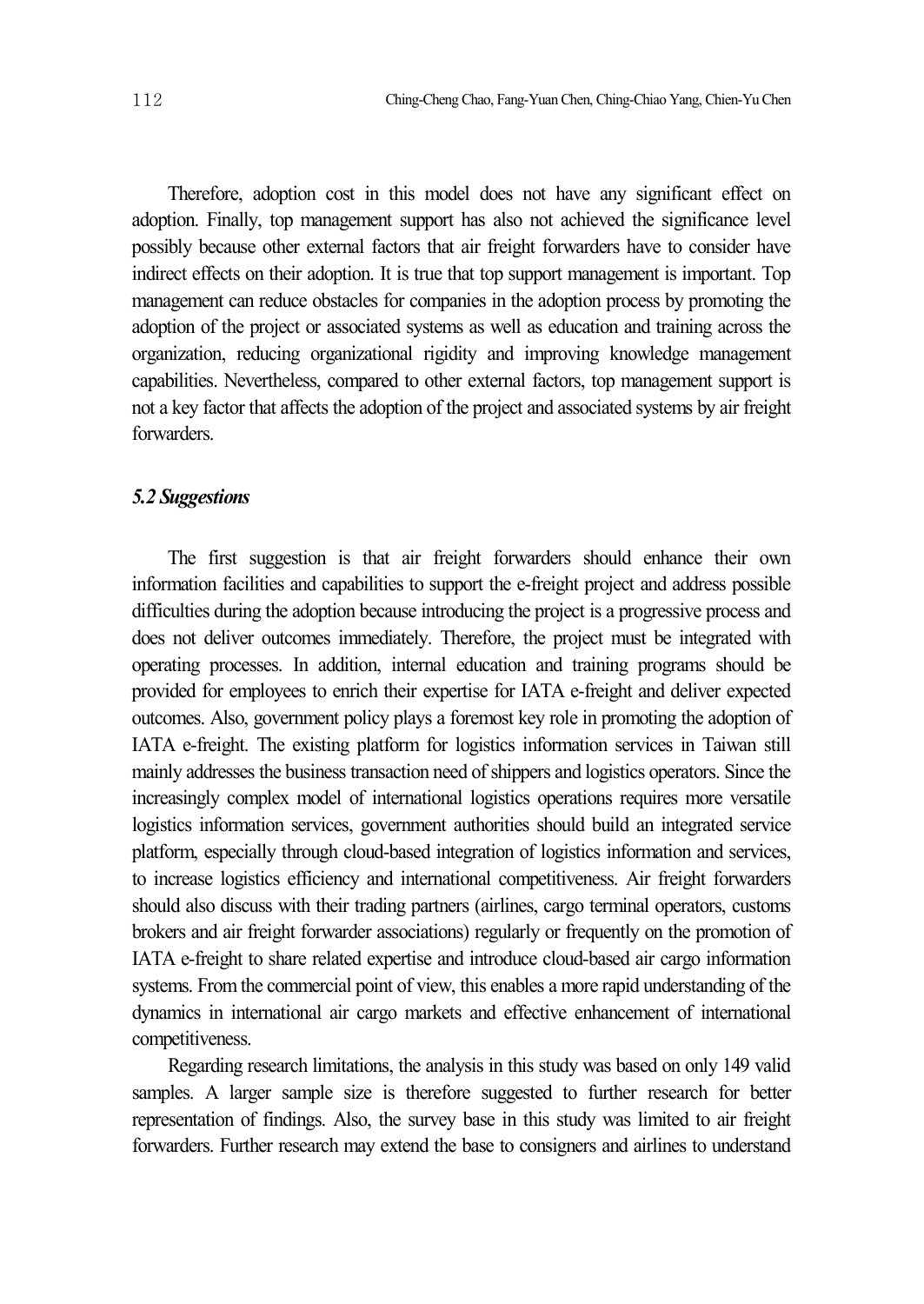how different industries address the adoption of IATA e-freight. Moreover, selection of research variables in this study, which was mainly based on the technologyorganization-environment framework, fell short of enumerating all the variables that can affect adoption and could compromise research integrity. Further research may explore more variables that can affect the adoption of IATA e-freight and the introduction of cloud-based air cargo information systems, such as 'organization size', 'knowledge management capability' and 'perceived industry pressure' etc.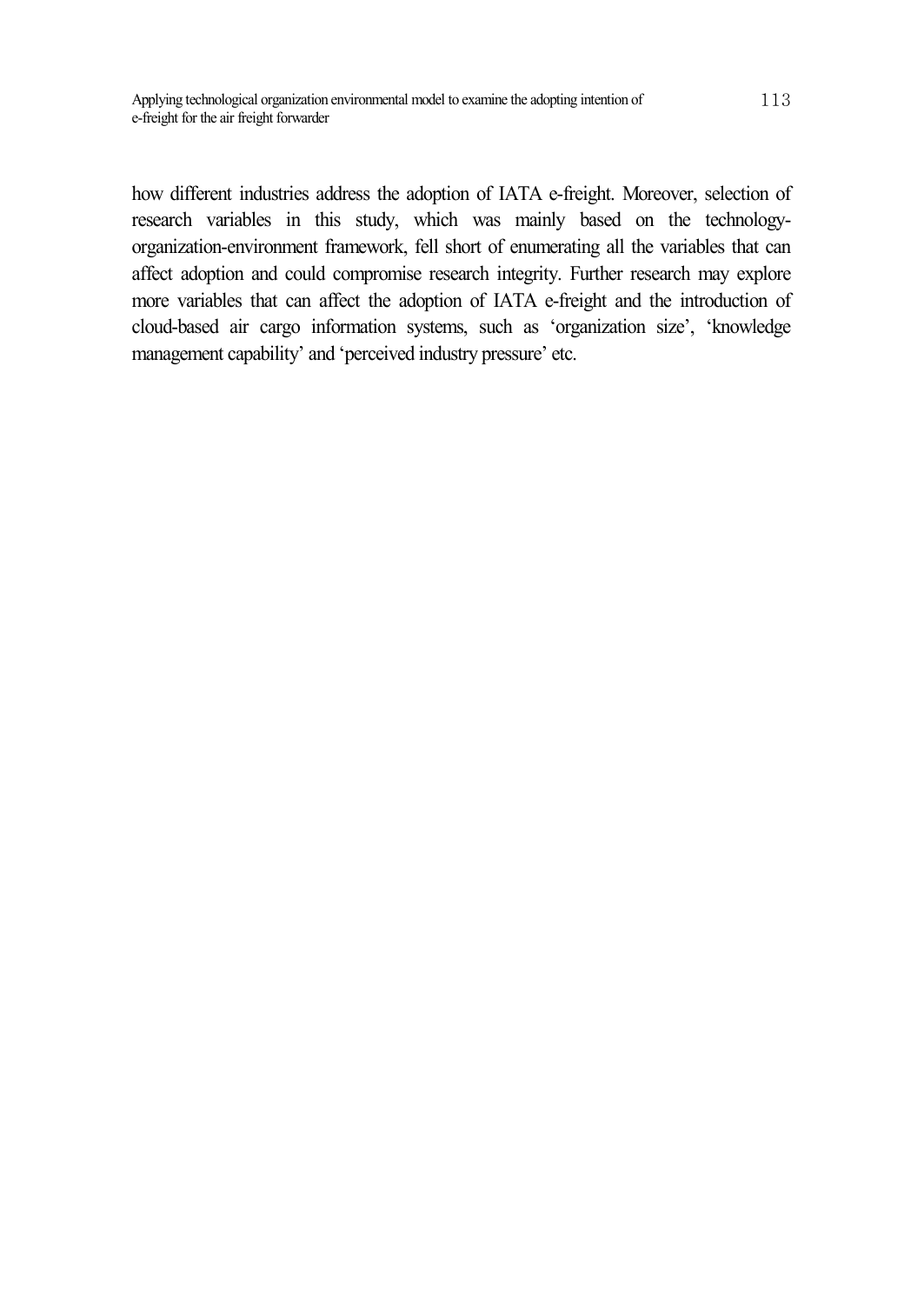## **References**

- 1. Ajzen, I. and Fishbein, M., 1980. *Understanding attitudes and predicting social behavior*. Englewood Cliffs, N J: Prentice-Hall.
- 2. Boeing, 2012. World Air Cargo Forecast 2012-2013, Chicago: Boeing.
- 3. Caldeira, M.M. and Ward, J.M., 2002. Understanding the successful adoption and use of IS/IT in SMEs: an explanation from Portuguese manufacturing industries. *Information System Journal*, 12(2), 121-152.
- 4. Chao, C.C., Lirn T.C. and Shang, K.C., 2011. Market segmentation of airline cargo transport. *The Service Industries Journal*, 33(15-16), 1672-1685.
- 5. Cheng, J.M.S., Sheen, G.J. and Lou, G.C., 2006. Consumer acceptance of the internet as a channel of distribution in Taiwan—a channel function perspective. *Technovation*, 26(7), 856-864.
- 6. Chong, A.Y.L. and Chan, F.T.S., 2012. Structural equation modeling for multi-stage analysis on Radio Frequency Identification (RFID) diffusion in the health care industry. *Expert Systems with Applications*, 39(10), 8645-8654.
- 7. Dai, H. and Palvia, P.C. 2008. Mobile Commerce Adoption in China and the United States: A Cross-Cultural Study. *Advance in Information System*, 40(4), 43-61.
- 8. Davis, F.D., 1989. Perceived Usefulness, Perceived Ease of Use and User Acceptance of Information Technology. *MIS Quarterly*, 13(3), 319-340.
- 9. Fishbein, M. and Ajzen, I. B., 1975. Belief, Attitude, Intention and Behavior: An Introduction to Theory and Research, MA: Addison-Wesley.
- 10. Gunasekaran, A. and Ngai, A.W.T., 2008. Adoption of e-procurement in Hong Kong: An empirical research. *International Journal of Production Economics*, 113(1), 159-175.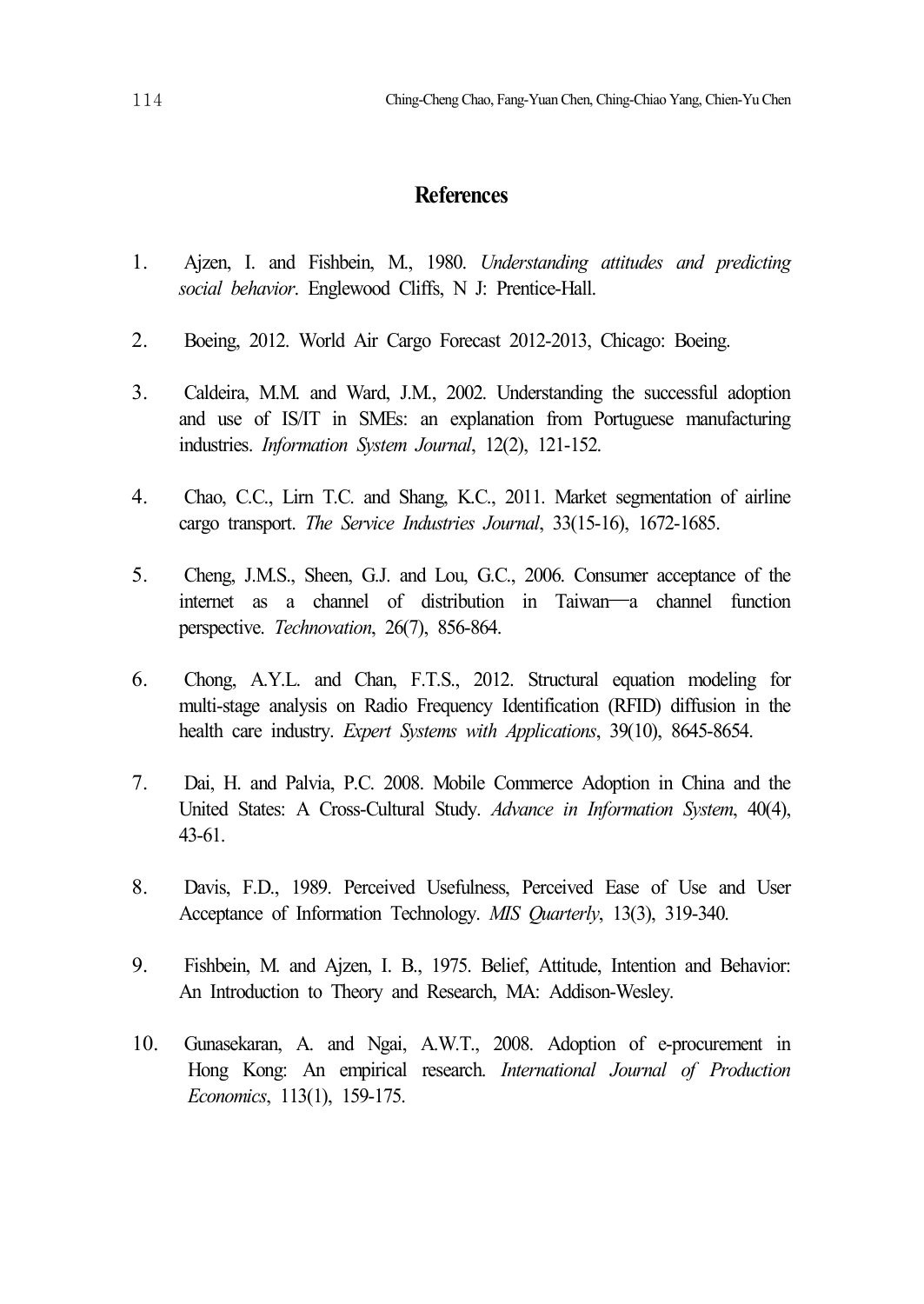- 11. Hair, J.F., Black, W.C., Babin, B.J., Anderson, R.E. and Tatham, R.L., 2009. Multivariate Data Analysis, 6th Edition. Prentice-Hall, New Jersey.
- 12. Hoffman, D.L. and Novak, T.P., 1996. Marketing in Hypermedia Computer-Mediated Environments: Conceptual Foundations. *Journal of Marketing*, 60(3), 50-68.
- 13. Hsu, P., Krsemer, K.L. and Dunkle, D., 2006. Determinants of e-business use in U.S. firms. *International Journal of Electronic Commerce*, 10(4),  $9 - 45.$
- 14. Ifinedo, P., 2008. Impacts of business vision, top management support, and external expertise on ERP success. *Business Process Management*, 14(4), 551-568.
- 15. International Air Transport Association (IATA), 2013. e-freight fundamental. Available at: http://www.iata.org/whatwedo/cargo/e/efreight/Documents/e-freight-fundamentals. pdf (accessed 22 Nov, 2013)
- 16. International Air Transport Association (IATA), 2013. e-freight Handbook. Available at: http://www.iata.org/whatwedo/cargo/e/efreight/Documents/e-freight-handbook.pdf (accessed 22 Nov,2013)
- 17. King, J.L.,Gurbaxani, V., Kraemer, K., Mcfarlan, F.W., Raman, K.S., and Yap, C.S., 1994. Institutional factors in information technology innovation. *Information Systems Research*, 5(2), 139-168.
- 18. Lee, S. and Kim, K.J., 2008. Factors affecting the implementation of electronic data interchange in Korea. *Computers in Human Behavior*, 24(2), 263-283.
- 19. Li, J., Wang, Y.F., Zhang, Z.M. and C, C.H., 2010. Investigating Acceptance of RFID in Chinese Firms: the Technology-Organization-Environment Framework, *In Program for the IEEE International Conference on RFID-Technology and Applications*, pp.17-19, Guangzhou, China.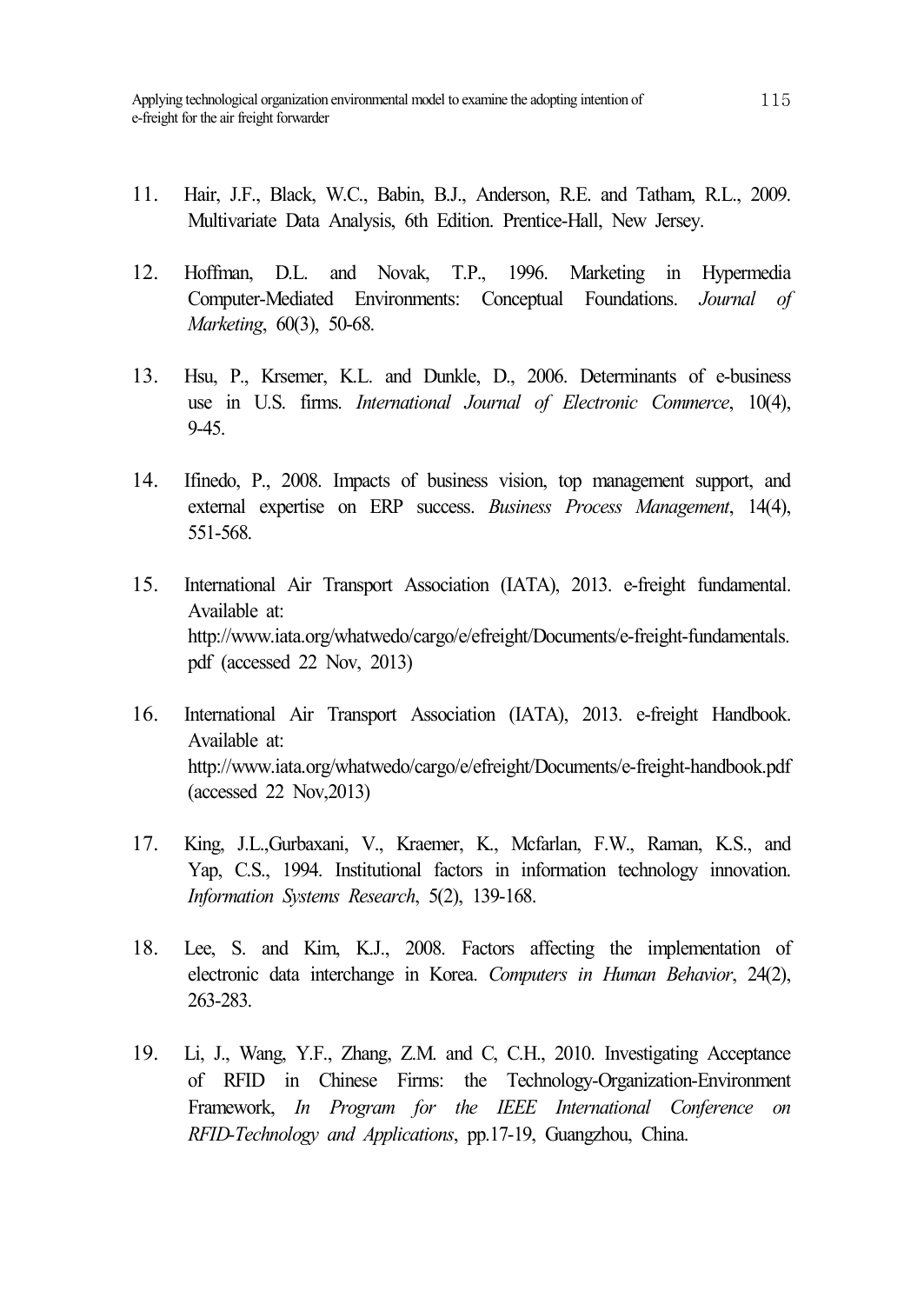- 20. Lian, J.W., Y, D.C. and Wang, Y.T., 2013 An exploratory study to understand the critical factors affecting the decision to adopt cloud computing in Taiwan hospital. International *Journal of Information Management*, 34(1), 28-36.
- 21. Lin, H.F., 2013. Understanding the determinants of electronic supply chain management system adoption: Using the technology–organization–environment framework. *Technological Forecasting and Social Change*, 80(7), 1247-1446
- 22. Lu C.S., Lai K.H. and Cheng, T.C.E., 2007 Application of structural equation modeling to evaluate the intention of shippers to use internet services in liner shipping. *European Journal of Operational Research*, 180(2), 845-867.
- 23. Orlikowski, W.J., 2000 Using Technology and Constituting Structures: A Practice Lens for Studying Technology in Organizations. *Organization Science*, 11(4), 404-428.
- 24. Parolia, N., Goodman, S., Li, Y. and Jiang, J.J., 2007. Mediators between coordination and IS project performance. *Information Management*, 44, 635– 645.
- 25. Ramdani, B., Chevers, D. and Williams, D.A., 2013. SMEs' adoption of enterprise applications: A technology-organisation-environment model. *Journal of business and Enterprise Development*, 20(4), 735-753.
- 26. Roger, E.M.,2003. Diffusion of Innovation, 5th ed., Free Press, New York.
- 27. Srinivasan, S.S., Anderson, R. and Ponnavolu, K., 2002. Customer loyalty in e-commerce: an exploration of its antecedents and consequences. *Journal of Retiling*, 78(1), 41-50.
- 28. Skyteam cargo, 2011. An introduction on e-freight Available at : http://static.skyteam.com/Global/Cargo%20Images/e-freight\_factfile\_2011.pdf (accessed 20 Oct,2013)